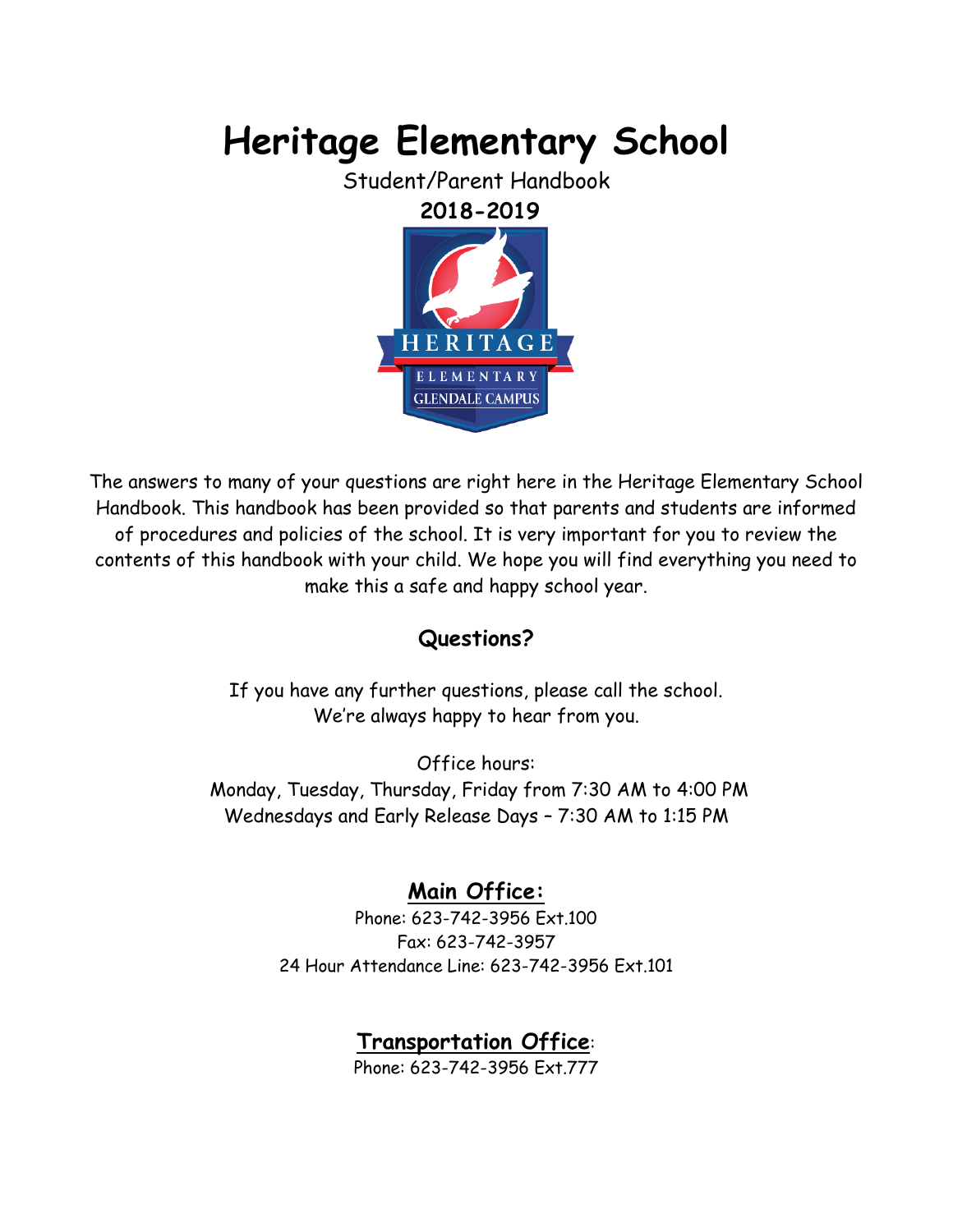## Contents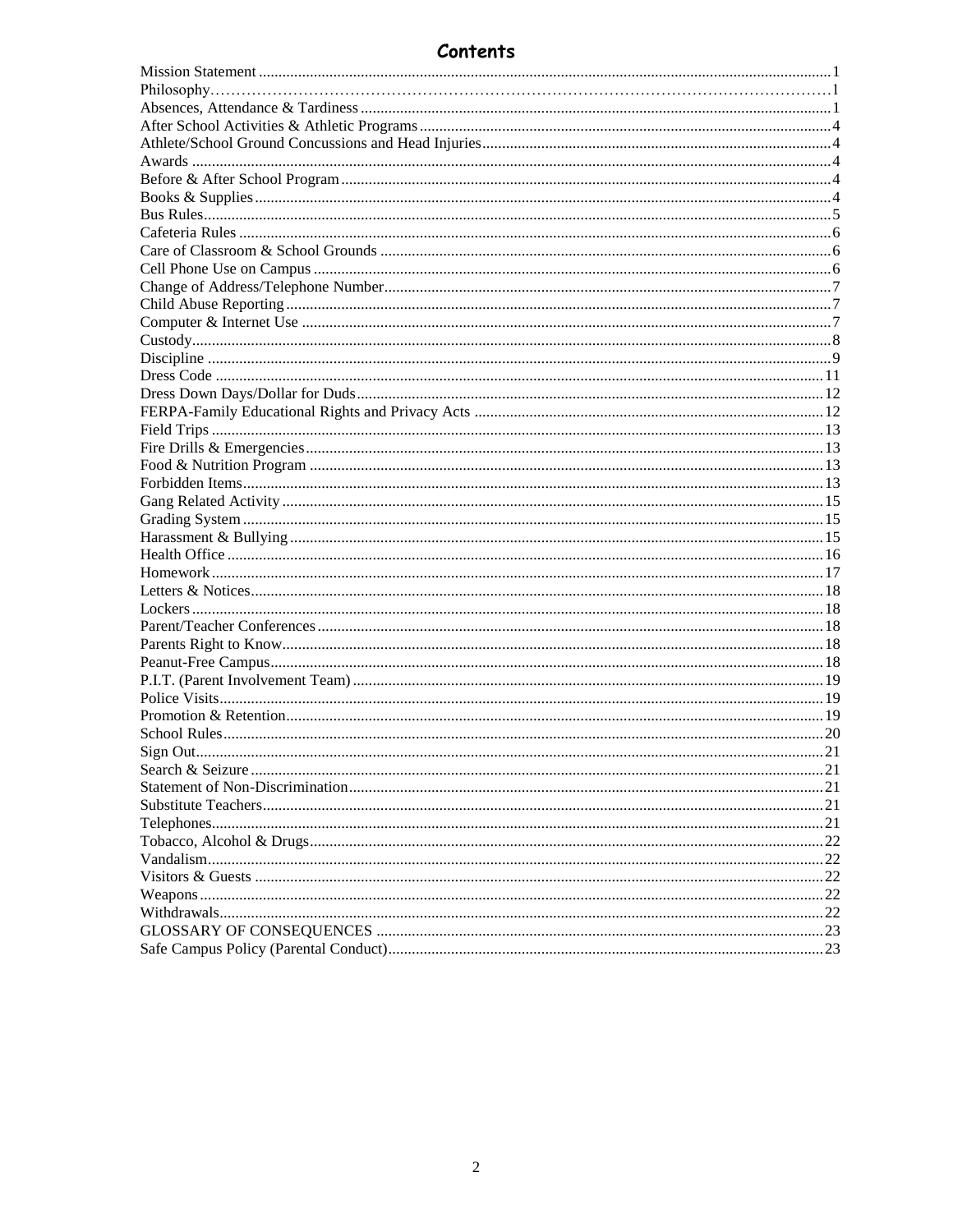## **Mission Statement**

<span id="page-2-0"></span>Heritage Elementary School's mission is to impart the best in traditional education set in the technology of the day. Heritage Elementary School will prepare students with phonics reading skills, critical thinking skills, analytical reasoning skills and the ability to become lifelong learners and productive citizens in a world of diverse cultures.

## **Philosophy**

Heritage Elementary School provides a kindergarten through eighth grade education whereby character education is presented. Quality reading skills are developed through intensive phonics, math skills are emphasized, students learn responsibility and respect for self and others, students learn that effective work yields rewards, life skills are taught in cause-and-effect relationships, computer technology is blended into effective learning and teachers and staff are committed to each student.

Heritage Elementary School also emphasizes the importance of parental involvement in the education of their children. For this reason, parents of Heritage Elementary School's students are encouraged to sign a contract whereby they agree to take an active role in the education of their child and, to the best of their abilities, participate in school activities.

<span id="page-2-1"></span>To help accomplish the mission of the school, Heritage Elementary implements the Character Counts program in all areas, including curriculum, discipline, and positive reinforcement.

## **Absences, Attendance & Tardiness Attendance Policy**

Regular attendance for each child is necessary for maximum academic growth.

Heritage Elementary school takes a serious stance on consistent attendance, prompt arrival, and minimizing early departures. To that end, the following policies will be followed:

#### **Absences:**

**ARS 15-901-The Department of Education defines an excused absence as being an absence due to illness, doctor appointment, bereavement, family emergencies, out-of-school suspensions, and religious purposes (as per ARS 15-806), not to exceed 10% of the instructional days scheduled for the school year** 

- Therefore, family vacations, hunting trips, babysitting, personal appointments, music/dance lessons, club meetings, or oversleeping are **NOT** legally valid reasons for an absence or tardy.
- Medical notes must be submitted to the registrar any time a student is absent for **3 or more** consecutive days.

**ARS 15-803-A child is "habitually truant" when they have had at least 5 unexcused absences during a school year.** 

- Please notify the school's front desk staff prior to 9:00am if your child is going to be absent and provide the reason for the absence. The Arizona Department of Education requires that schools obtain the *specific* reason for any absence.
- Truancy is a violation of state law and may result in legal action against the parents or guardians, as well as the student.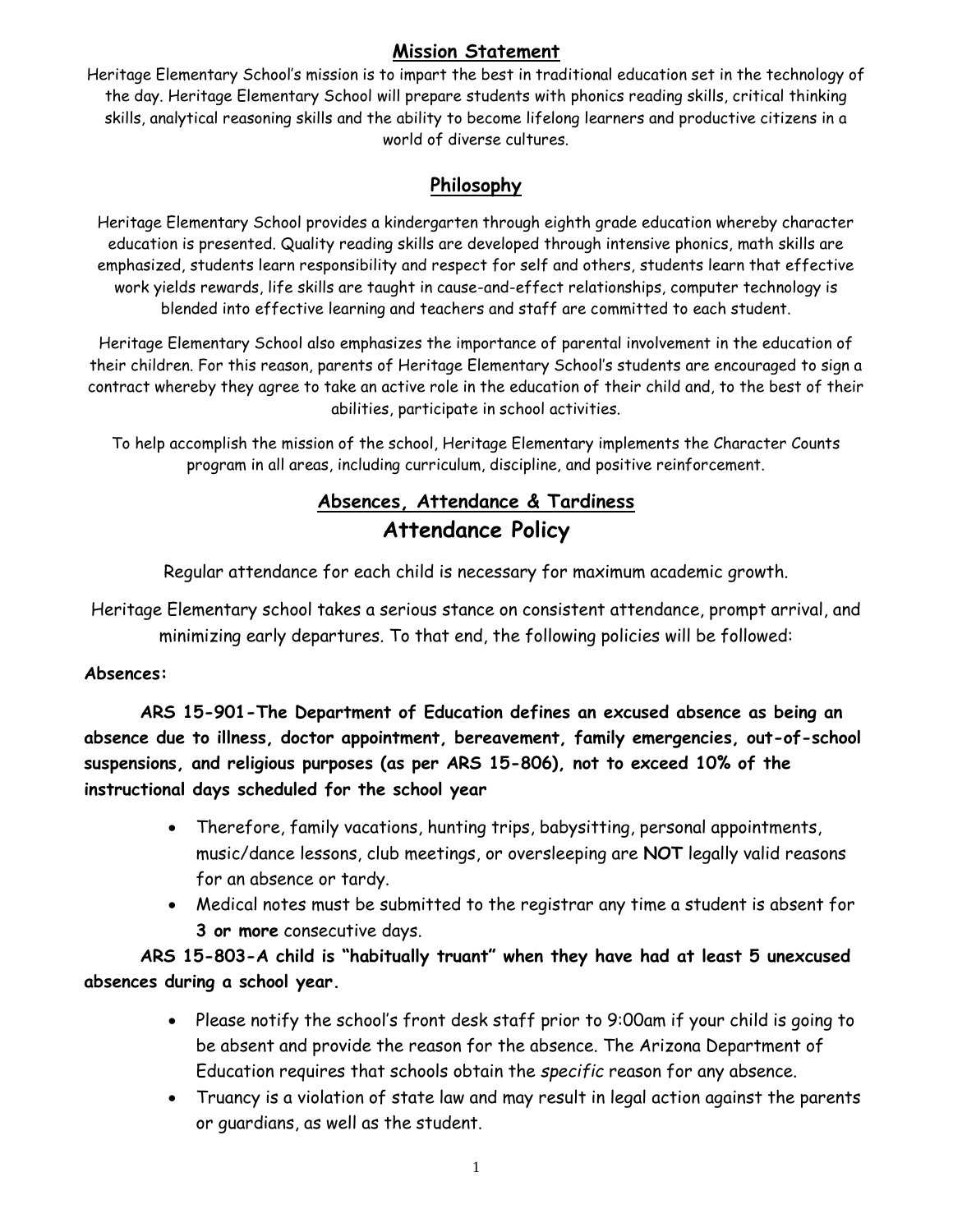In the interest of sound academic work, a student **shall not** be absent without an adequate reason.

**ARS 15-803-A child is "excessively absent" when they have been absent at least 10% of the school days thus far.** 

- Excessive absenteeism and chronic truancy are serious issues and a violation of state and local laws.
- It is the legal responsibility of parents/guardians to have their children in school on a regular basis and to comply with the Compulsory Attendance Law.

#### **Tardies:**

- Arriving to school on time demonstrates a commitment to success.
- Late arrivals mean lost learning and are a disruption of class.
- All students arriving after the last bell at **8:00 AM** will be counted as tardy unless the bus provided by the school is late.
- If the student is late, he/she must report to the office and be signed in by a parent/guardian before going to the classroom. The student will be given a pass to take to the classroom teacher.

## **PARENTS MUST SIGN IN THEIR CHILD IF STUDENT ARRIVES LATE.**

#### **Early Departures**:

- Early departures prevent a student from receiving the final review of instruction and assignments for the day.
- Students are expected to be in school the entire school day, unless required to leave due to one of the **legally valid reasons (stated above)**.

## **For every three tardies and/or early departures, a student will accrue one absence.**

Heritage Elementary School is committed to:

- Working with students and their families to ensure that all students attend school regularly.
- Understanding there is a variety of factors that may influence school attendance.
- Providing strength-based and culturally appropriate interventions and services including parent education and referrals to school/community-based resources.
- Addressing excessive absenteeism, chronic tardies and early departures as quickly as possible.
- Communicate the issue to the parents/guardians.
- Partner with parents/guardians and students to develop strategies to address the absenteeism and produce a change in behavior.

Heritage Elementary School District Attendance Officer, campus Registrars, and Health Techs will work together to monitor and document a student's attendance record. In an attempt to curb excessive absences, chronic tardies and early departures, and chronic truancy, the following measures will be followed: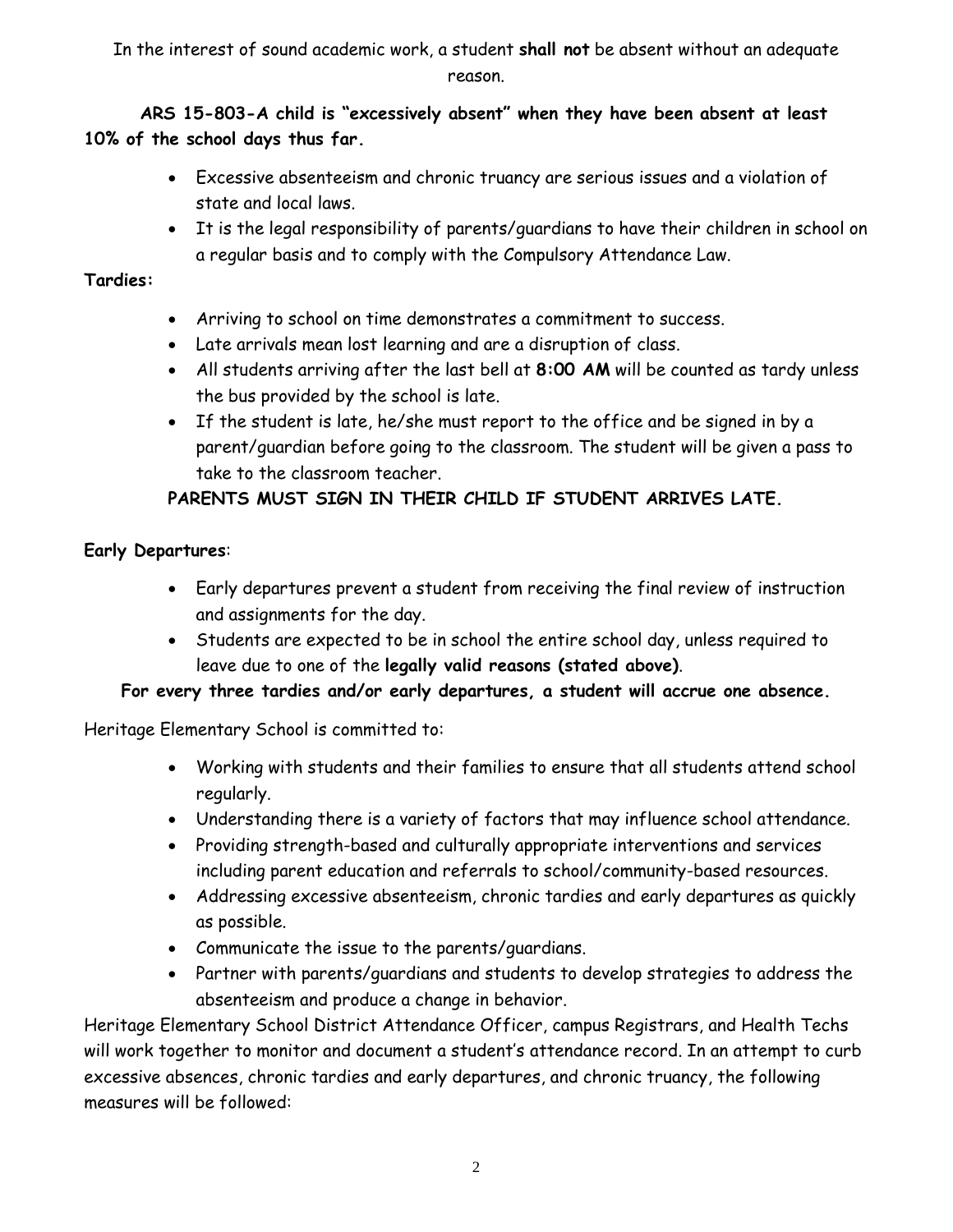- After a student accumulates 6 tardies or early departures (excused or unexcused) a letter will be sent home and the student will be required to participate in the school's Intervention Program for each tardy and early dismissal thereafter. **A student who accumulates 3 tardies will not be considered for perfect attendance.** 
	- o If a student accumulates 10 tardies or early dismissals, parents may be required to meet with the Attendance Officer.
- After a student accumulates 3 unexcused absences (consecutive or nonconsecutive) a letter will be sent home and the student will be required to participate in the school's Intervention Program for each unexcused absence thereafter.
- At 10 absences (excused or unexcused) parents/guardians and students will be required to meet with the District Attendance Officer for an Intervention Meeting. At this meeting, strategies to address the poor attendance will be discussed and an Attendance Contract will be signed.
	- o Failure of a parent/guardian to sign an Attendance Contract could result in a Court referral.

**Heritage Elementary School reserves the right to retain a student who has missed over 18 days of school (excused or unexcused) during the school year.** Additionally, loss of afterschool privileges and exclusion from extracurricular activities, including field trips, dances, dressdown days, and sports could be a result of a student's failure to maintain at least an 90% attendance record and/or failure to comply with Heritage Elementary's Attendance Policies.

# **Intervention Policy**

Heritage Elementary school is committed to providing quality instruction to support student learning and success. Students who are unable to be serviced in the classroom due to tardies, early departures, absences and/or are failing core subject areas (Math, Reading, Writing, Social Studies, Science) will be identified for intervention services. (Refer to the excessive absence and excessive tardy policies)

Intervention services provide grade level instruction centered on standards, taught by highly qualified teachers. Intervention may include one or more of the following: lunch intervention, afterschool intervention, Saturday intervention, or intervention weeks. There are two weeks that your student may be required to attend intervention; during the Fall and Spring breaks. Our goal is to ensure your child receives all their entitled instruction time. The site principal will contact the parent when student is required to attend an intervention program.

**Failure to attend required intervention program may result in automatic grade retention of your child.** Please partner with La Paloma Academy to ensure your child has the foundational skills necessary to be successful in school and in life.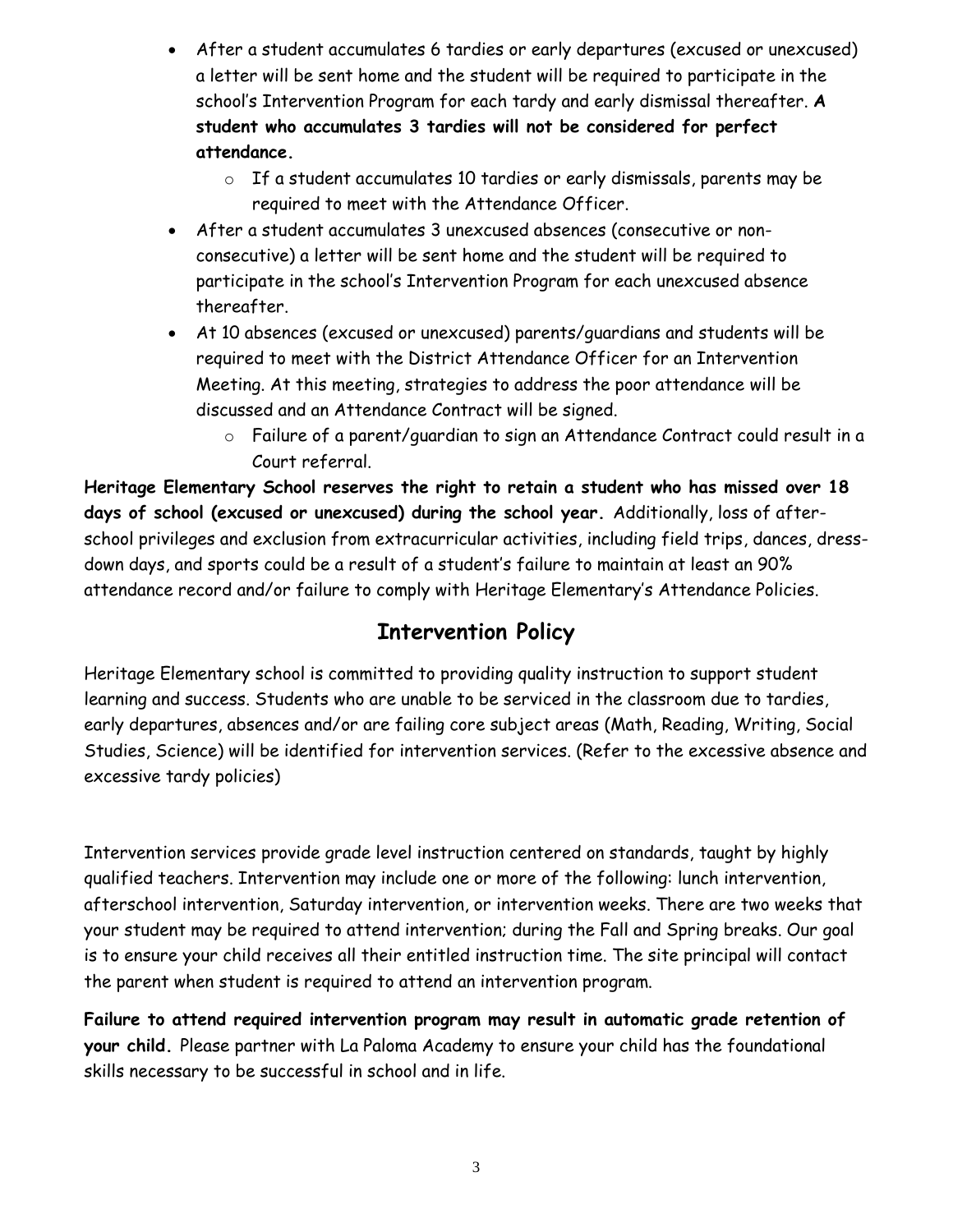## **After School Activities & Athletic Programs**

<span id="page-5-0"></span>The school offers after school sports programs for both boys and girls in fifth through eighth grades. Chess club is offered to students in kindergarten through eighth grade. In order to participate in sports and other after school activities, a student must be passing every class with a grade of "C" or better and have a signed permission slip from a parent or guardian before being allowed to remain after school. Siblings of students involved in after school activities and students not involved in after school activities are not to be on school grounds after the busses leave at dismissal time unless they are registered and taken to the after care facility. Students should be picked up promptly at the scheduled end time of the activity.

## **Athlete/School Ground Concussions and Head Injuries**

<span id="page-5-1"></span>A student who exhibits signs, symptoms, or behaviors consistent with a concussion in practice, a game, P.E. or recess will be removed from participation or competition at that time. A student who has been removed from an interscholastic contest, practice, PE or recess for a possible concussion or head injury may not return to physical activity unless cleared to do so by a physician. If not cleared to return to physical activity, a student may not return to play or practice until the student has provided the school with written clearance from a physician. The student will be required to follow the Return to Play Progression process as outlined by the Center for Disease Control and Prevention. All student athletes must have a current physical and clearance to participate in sports.

#### **Awards**

<span id="page-5-2"></span>In an effort to reward and recognize positive behavior and effort, attendance, citizenship, honor roll and leadership, certificates and other types of rewards will be given at quarterly assembly programs. Parents are invited to attend these programs. Dates and times have been provided on the Events section of our website.

## **Before & After School Program**

<span id="page-5-3"></span>To facilitate tutoring and provide students opportunities to participate in extra activities after school hours, the school offers a free After School Program. The program runs before school, starting at 7:00am, and lets out Monday – Friday at 6:00pm. Policies and procedures governing this program are found in the requisite registration forms.

#### **Books & Supplies**

<span id="page-5-4"></span>Textbooks and library books may be provided by the school. Students are responsible for all books that are issued to them. These books must be returned in good condition by the end of the school year. There will be a charge for any lost or damaged textbooks or library books.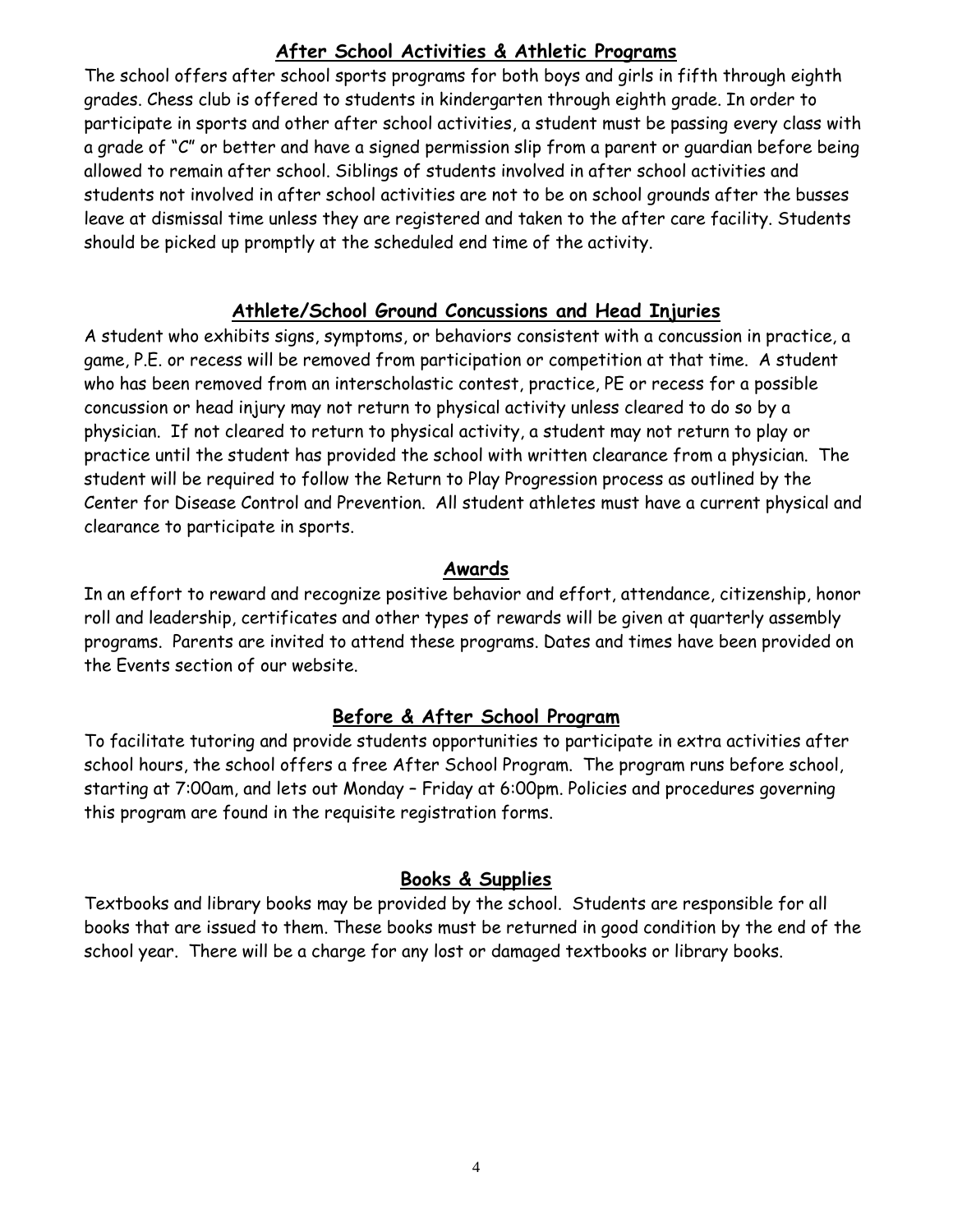## **Bus Rules**

<span id="page-6-0"></span>Riding the school bus is a privilege. Because of the need to assure the welfare and safety of students that ride the buses to Heritage Elementary, the following rules and procedures have been implemented and will be enforced.

#### **Students shall:**

- Respect driver and fellow students.
- Follow directions immediately when asked.
- Stay in their assigned seats.
- Keep all parts of your body inside the bus.
- Talk in quiet tones. Loud or vulgar language is prohibited.
- Not eat, drink, or chew gum. Only water on the bus.
- Not bring balloons or glass containers on the bus.
- Keep all hands and arms inside the bus.
- Not throw things out of the bus.

#### **These are things to remember when riding the bus:**

- Be on time for the bus, both morning and afternoon.
- Wait patiently for the school bus. Students who cause disturbances at the bus stop will be referred to administration for corrective action.
- Stand a safe distance from the curb or roadway and wait for the bus to stop and the door to open before approaching the bus.
- Get in line when the school bus is approaching.
- Always use the steps and handrail.
- Never run onto or off the bus steps.
- Take seats quietly and quickly.
- Remain seated while the bus is in motion.
- Keep the bus clean. Do not leave trash.
- Do not place books, pencils, legs or other objects in the aisle.
- Do not open or close windows without permission from the driver.
- Be courteous to others on the bus.
- Never talk to the bus driver when the bus is in motion.
- Remain seated until the bus comes to a complete stop.
- Face the front of the bus at all times.
- Always use steps when leaving the bus, never jump.
- If you must cross the street, always walk in front of the stopped bus while it has the traffic stopped.
- Have written permission from the parent to leave the bus at a stop other than the assigned bus stop.

**Parents, if you have any questions or concerns related to the bus, you may call the Transportation Office at 623-742-3956 Ext.777.**

*NOTE: Riding to and from school on our buses is a privilege. Failure to follow school bus rules may result in students losing this privilege.*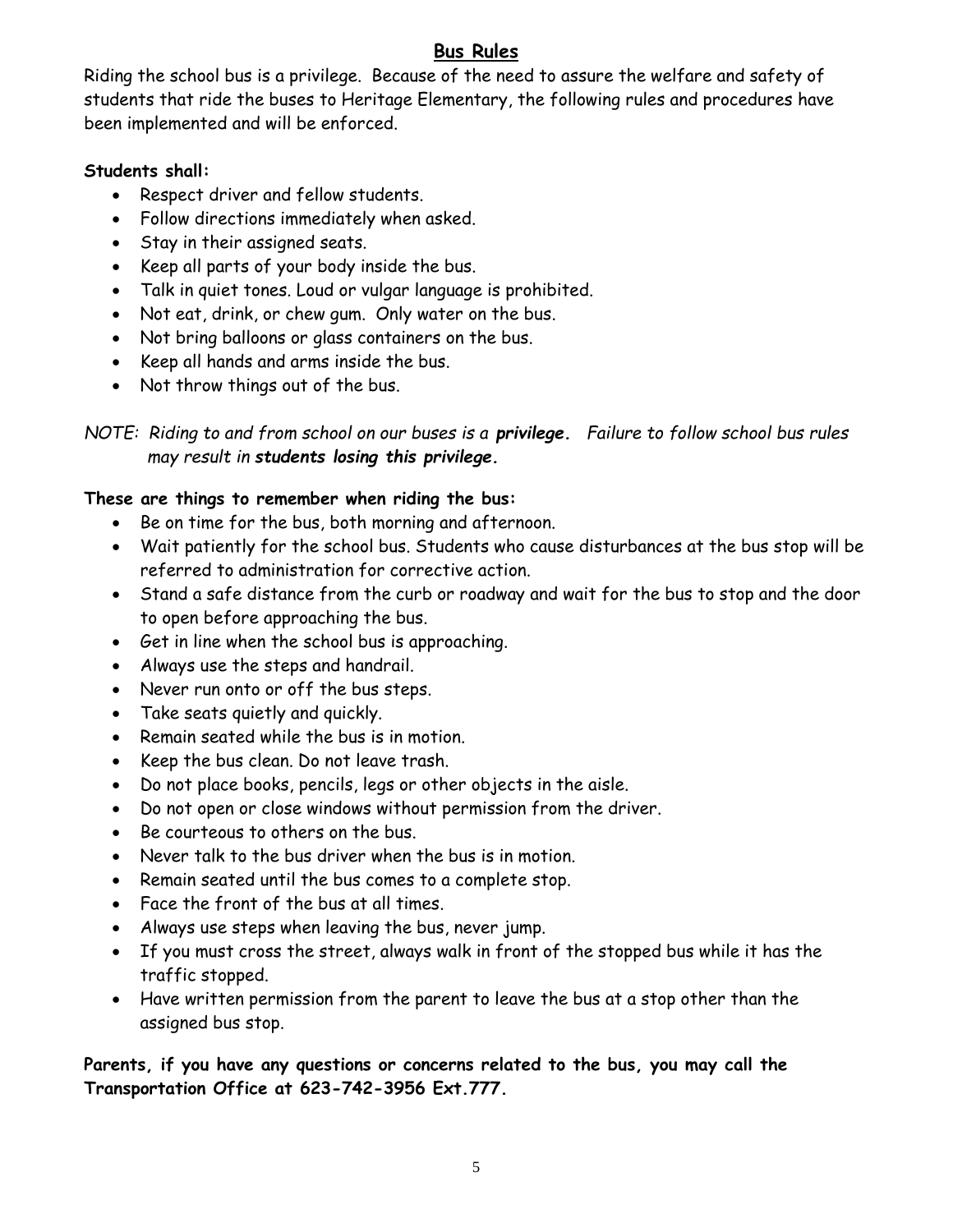## **Cafeteria Rules**

<span id="page-7-0"></span>To ensure the safety and orderliness of students in the cafeteria, students must adhere to the following rules:

- Students are to enter the cafeteria quietly in a line without pushing or shoving.
- Talking is to be in a quiet tone to allow all students to hear directions as they may be given by staff.
- Students are not to disturb other students while in the cafeteria.
- Students are to get their trays and pick up necessary items as they pass through the serving line.
- Students are not to return to the serving area without permission.
- Students are not to stand around the serving area waiting for schoolmates.
- Students are not to move from table to table.
- When students are finished eating, they are to clear their table, take their trash and tray to the designated areas and walk to their designated playground.
- Students are not to take food or drinks out of the cafeteria.

## **Care of Classroom & School Grounds**

<span id="page-7-1"></span>Everyone must cooperate to keep our facility in top condition. These guides must be followed:

- Use trashcans for all trash.
- Keep desks, pens, pencils, markers, rings, etc. away from walls where they can make marks.
- Keep desks and tables clean and free from graffiti.
- Put books, paper, crayons, pencils and other items in their proper place after using them.
- Stay away from mud on the grounds; wipe your shoes before entering your classroom.
- Be sure that all writing is done on paper; never on desks, tables, bench tops, books or walls.
- Students marking or damaging school equipment or property will be required to clean the article or to pay for any necessary repairs.

## **Cell Phone Use on Campus**

<span id="page-7-2"></span>In an effort to utilize the advantages of technology in the classroom, Heritage Elementary does allow the use of cell phones for guided and monitored time periods. The use of cell phones on campus must solely be for academic reasons; Cell phones should be out-of-sight and out-of-mind at any other time. Students using cell phones to communicate with a parent/guardian without permission from administration will receive disciplinary action. Any misuse of cell phones may result in, but is not limited to, the following:

**1 st offense:** the phone will be confiscated, a parent must pick up the item from the office. **2 nd offense:** the phone will be confiscated, a parent must pick up the item from the office and an after-school detention is assigned.

**3 rd offense:** the phone will be confiscated, a parent must pick up the item from the office and a 1 day suspension is assigned.

**NOTE:** Administration will not investigate phone loss, theft, or damage. Parents acknowledge and accept this risk when sending phones with students.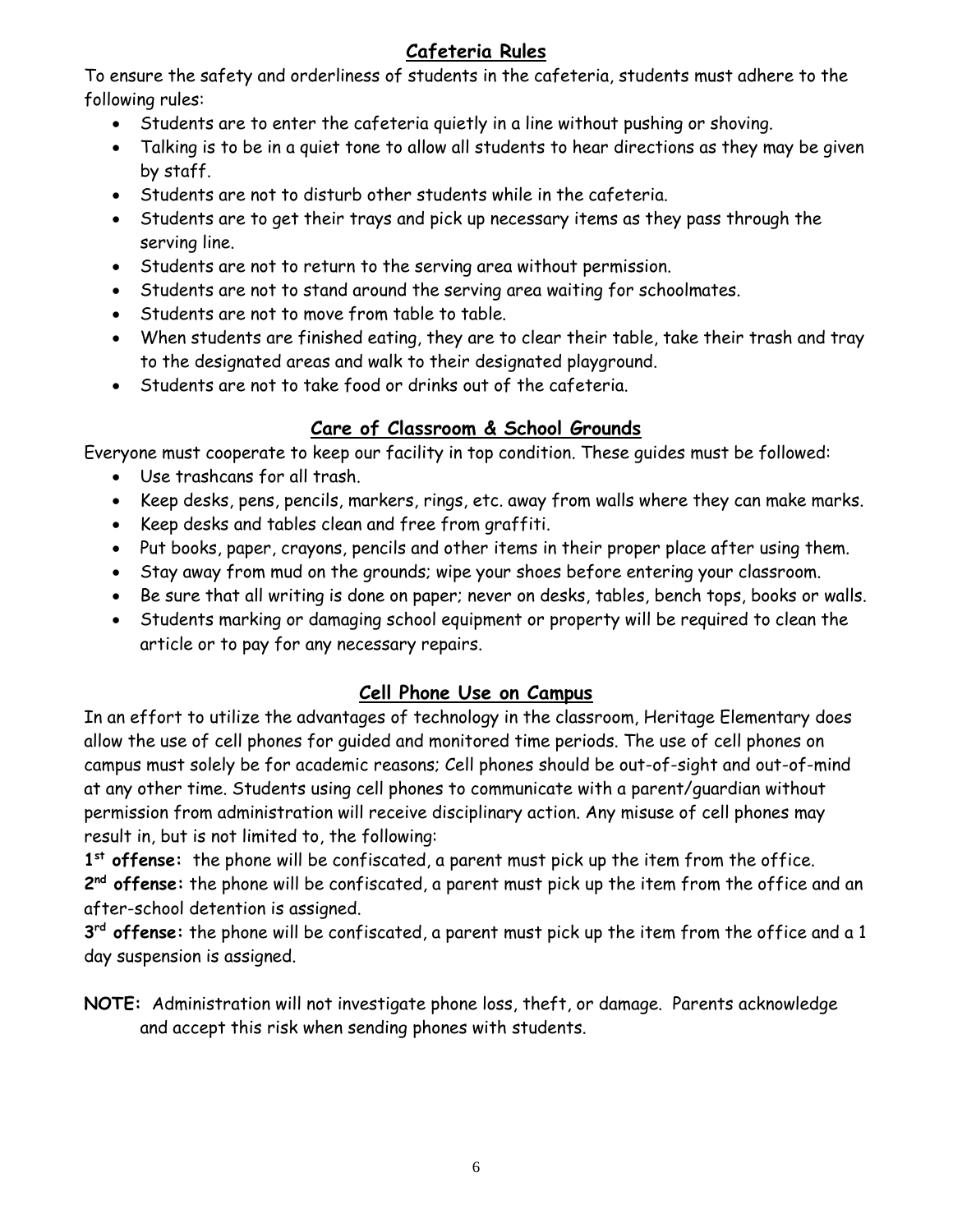## **Change of Address/Telephone Number**

<span id="page-8-0"></span>It is very important that every student maintain an up-to-date address and telephone record at the school office. If you move or change telephone numbers, report the change to your child's teacher and the front office as soon as possible. It is imperative that the school be able to contact the parents at any time.

#### **Child Abuse Reporting**

<span id="page-8-1"></span>The legal obligation of Heritage Elementary school employees is to report situations of suspected child abuse and neglect. If a Heritage Elementary employee suspects child abuse, the employee will first speak with the school counselor, nurse, and/or principal. If the designated school officials feel the situation needs to be reported, CPS will be called by the employee who has first-hand information of the situation. The Heritage Elementary employees will maintain confidentiality and speak with no individual beyond the designated school officials (i.e. nurse, counselor, principal). If any student or employee feels they are the victim of sexual abuse of any kind, they may directly contact Jackie Trujillo (Superintendent; [jtprincipal@hotmail.com\)](http://us.mc572.mail.yahoo.com/mc/compose?to=jtprincipal@hotmail.com).

## **Computer & Internet Use**

<span id="page-8-2"></span>The school provides computers and internet access to support the educational mission of the school and to enhance the curriculum and learning opportunities for students. The rules listed here are intended to provide students with general guidelines and examples of prohibited uses but do not attempt to state all required or prohibited activities by users. Failure to comply with these rules may result in loss of computer and internet access privileges, disciplinary action and/or legal action.

Parents should understand that while precautions are taken to supervise student use of the internet, the school cannot prevent all inappropriate uses, including access to objectionable materials and/or communication with persons outside of the school, if a student chooses to break the rules and access them. The school is not responsible for the accuracy or quality of information that students obtain through the internet.

Students and parents are required to sign and submit an Internet/Technology User Agreement. Parents may opt to refuse to allow their child to use computers or the internet while at school. Parents who wish to exercise this right should notify you student's teacher in writing.

#### **A. Computer Use Is a Privilege, Not a right**

Student use of a school's computers, networks and internet services is a privilege, not a right. Unacceptable use/activity may result in suspension or cancellation of privileges as well as additional disciplinary and/or legal action. The administration will have final authority to decide whether a student's privileges will be denied, revoked and/or reinstated.

#### **B. Acceptable Use**

Student access to the school's computers, networks and internet services are provided for educational purposes and research, consistent with the school's educational mission, curriculum and instructional goals. The same rules and expectations that govern student conduct and communications will apply to student use of computers and the internet. Students are further expected to comply with these rules and all specific instructions from the teacher/staff when accessing the school's computers, networks and internet services.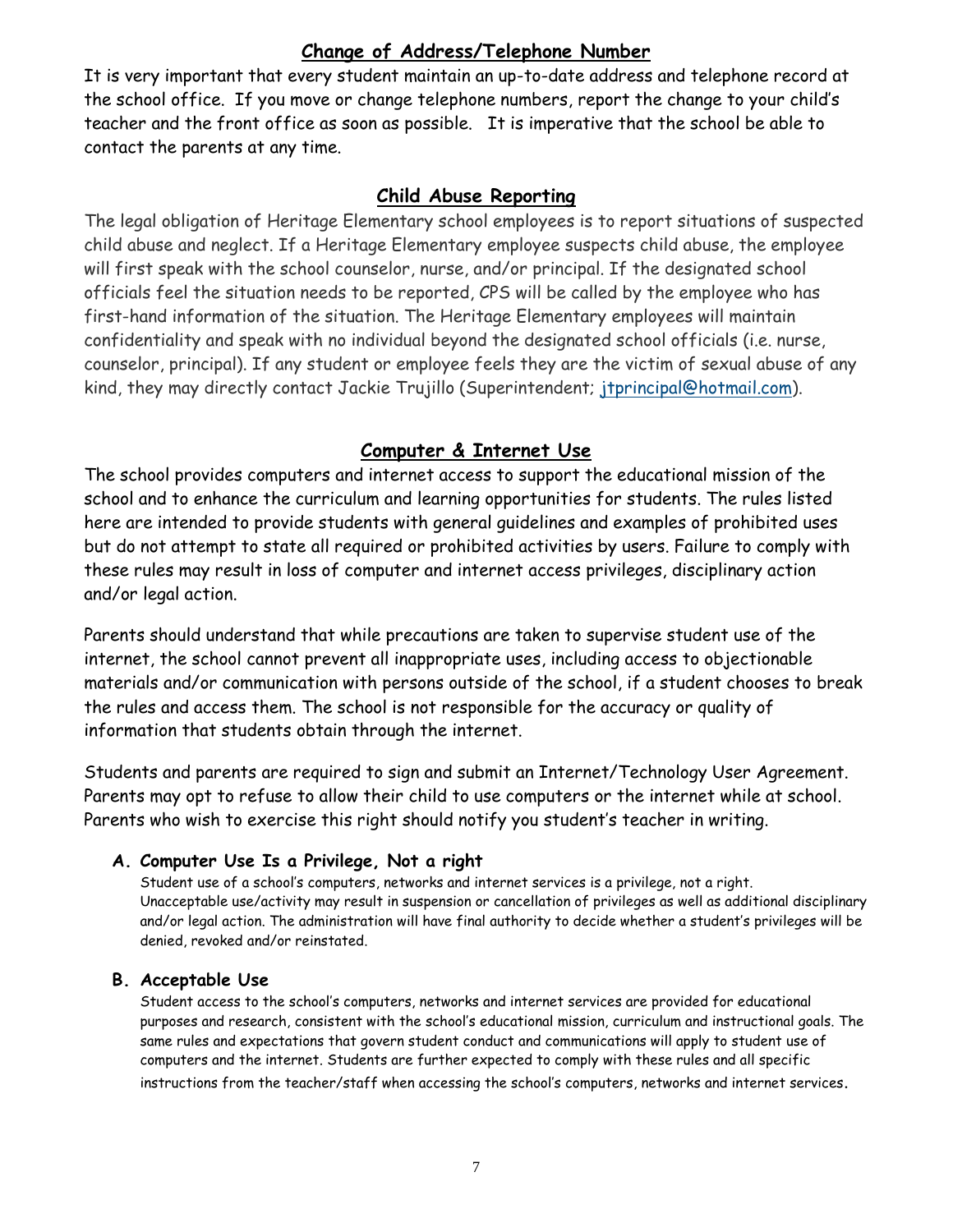#### **C. Prohibited Use**

The user is responsible for his/her actions involving school computers, networks and internet services and for his/her computer files, passwords and accounts. Examples of unacceptable uses that are expressly prohibited include, but are not limited to, the following:

- 1. **Accessing Inappropriate Materials**: Accessing, submitting, transmitting, posting, publishing, forwarding, downloading, scanning, or displaying materials that are defamatory, abusive, obscene, vulgar, sexually explicit, sexually suggestive, threatening, discriminatory, harassing, and/or illegal.
- 2. **Illegal Activities**: Using the school's computers, networks and internet services for any illegal activity that violates policies, procedures and/or school rules.
- 3. **Violating Copyrights**: Copying or downloading copyrighted materials without the express authorization of the student's teacher/staff.
- 4. **Plagiarism**: Representing as one's own work any materials obtained on the internet (such as term papers, articles, etc.). When internet sources are used in student work, the author, publisher and website must be identified.
- 5. **Copying Software**: Copying or downloading software without the express authorization of the student's teacher/staff.
- 6. **Misuse of Passwords/Unauthorized Access:** Sharing passwords, using other users' passwords without permission and/or accessing other user's accounts.
- 7**. Malicious Use/Vandalism**: Any malicious use, disruption or harm to the school's computers, networks and internet services, including, but not limited to hacking activities and creating/uploading computer viruses.
- 8. **Unauthorized Assess to Chat Rooms/News Groups:** Accessing chat rooms or news groups without specific authorization from the supervising teacher.
- 9. **Misuse of School Name or Logo**: Misuse of a school name or logo on a personal web site that gives the reader the impression that the web site is an official web site of the school.
- 10. **No Expectation of Privacy:** The school retains control, custody and supervision of all computers, networks and internet services owned or leased by the school. The school reserves the right to monitor all computer and internet activity by students. Students have no expectations of privacy in their use of school computers, including e-mail and stored files.
- 11. **Compensation for Losses, Costs and/or Damages:** The student and/or the student's parent /guardian will be responsible for compensating the school for any losses, costs or damages incurred by the school related to violations of policy and/or these rules, including investigation of violations.
- 12. **School Assumes No Responsibility for Unauthorized Charges, Costs or Illegal Use:** The school assumes no responsibility for any unauthorized charges made by students, including but not limited to, credit card charges, long-distance telephone charges, equipment and line costs, or for any illegal use of its computers, such as copyright violations.
- 13. **Student Security**: A student will not reveal his/her full name, address or telephone number on the internet without prior approval from a supervising teacher. Students should never meet people they have contacted through the internet without parental permission. Students should inform their supervising teachers if they access information or messages that may seem dangerous, inappropriate or make them uncomfortable in any way.
- 14. **System Security:** The security of the school's computers, networks and internet services is a high priority. Any user who identifies a security problem must notify only a supervising teacher. Any user who attempts or causes a breach of system security will have his/her privileges revoked and may be subject to additional disciplinary and/or legal action.

#### **Custody**

<span id="page-9-0"></span>In cases where custody/visitation affects a child at school, the school will follow the most recent court order on file. It is the responsibility of the custodial parent or of parents having joint custody to provide the school with the most recent court order. The school should not be placed in the middle of custody disputes and visitation of non-custodial parent should be arranged outside of the school so as not to distract from and interrupt the child's education.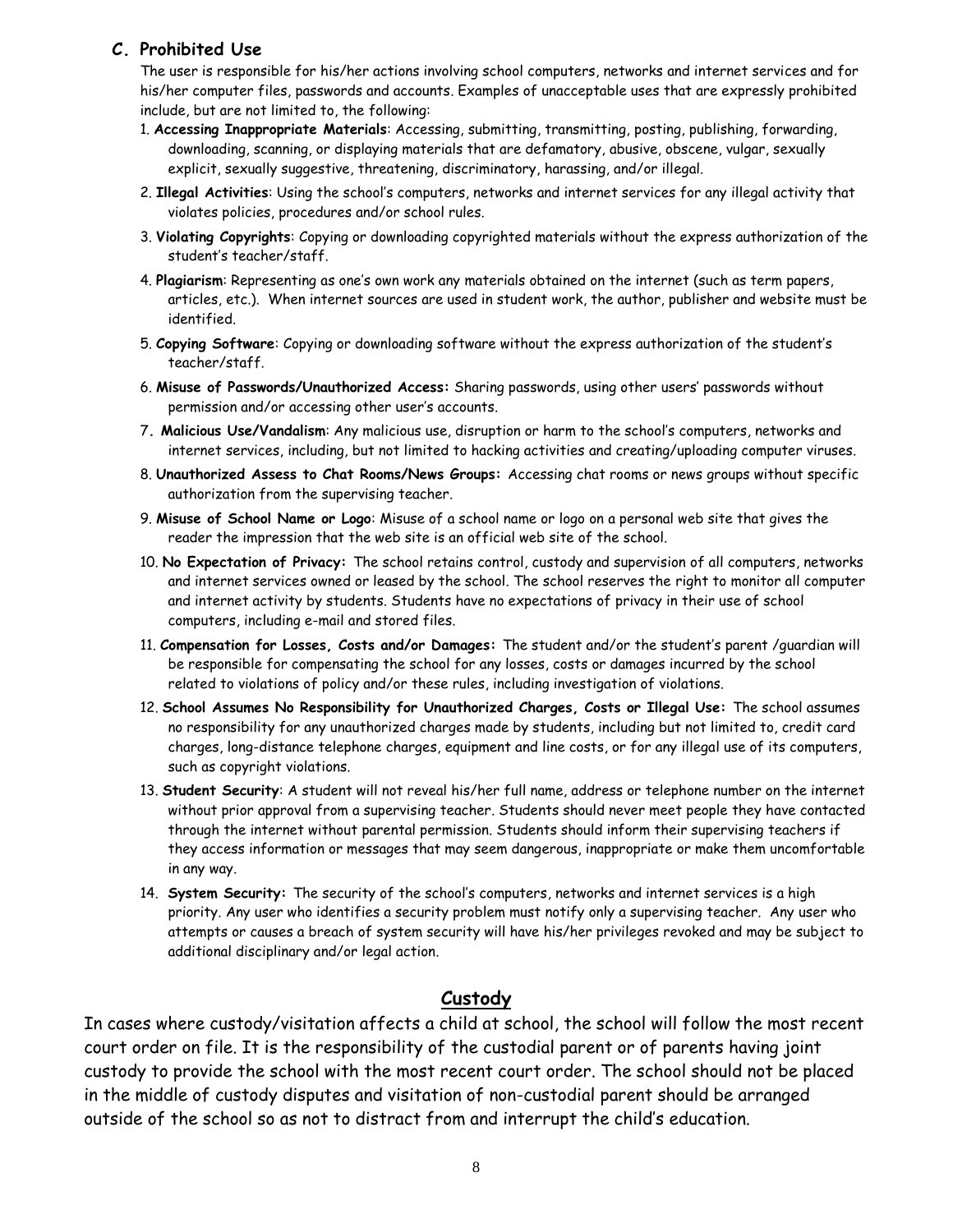## **Discipline**

## <span id="page-10-0"></span>Classroom Discipline Plan

Each classroom will have a posted plan which includes expectations for behavior, consequences for violation, and rewards for compliance. Teachers will send home their classroom discipline plan for both parents and students to read, sign and return. Discipline will occur when there is interference with the teacher's right to instruct, or another student's right to learn; or if there is violation of other school rules.

#### Discipline: Referrals

The following consequences may be used with students who are sent to the office with a referral for unacceptable behavior. However, the most effective consequence to change a student's behavior is when the parents support the school with consequences at home. This helps the student realize that their parents and the school are going to be working together to help them behave and become the best that they can be.

- Character report
- Character awareness program
- Conference with student
- Conference with parent
- Time out of assigned class
- Lunch detention
- Loss of play time
- Loss of special activities
- Change of schedule
- Revocation of privileges
- In-school suspension
- Out-of-school suspension
- Expulsion from school
- Police referral
- Other miscellaneous, appropriate consequences

The consequence will be determined by the severity of the behavior and the number of times the student has received a referral. The consequences will also increase in severity with each additional referral. If a student has three serious infractions of school rules the parents will be required to come to the school for a meeting with the administration and teacher(s) to create a Behavior Modification Contract. If the student does not comply with this contract resulting in two more referrals or one more serious infraction of the rules, this will be taken as notice to the school that the child has no intentions of complying with the school rules/ policies and the student will be referred to the school board for expulsion.

Heritage Elementary sets high academic standards. All school policies and rules must be followed by the students to foster an atmosphere of quality learning.

## **Each incident will be handled on an individual basis. Please refer to the Glossary of Consequences located in the back of the book.**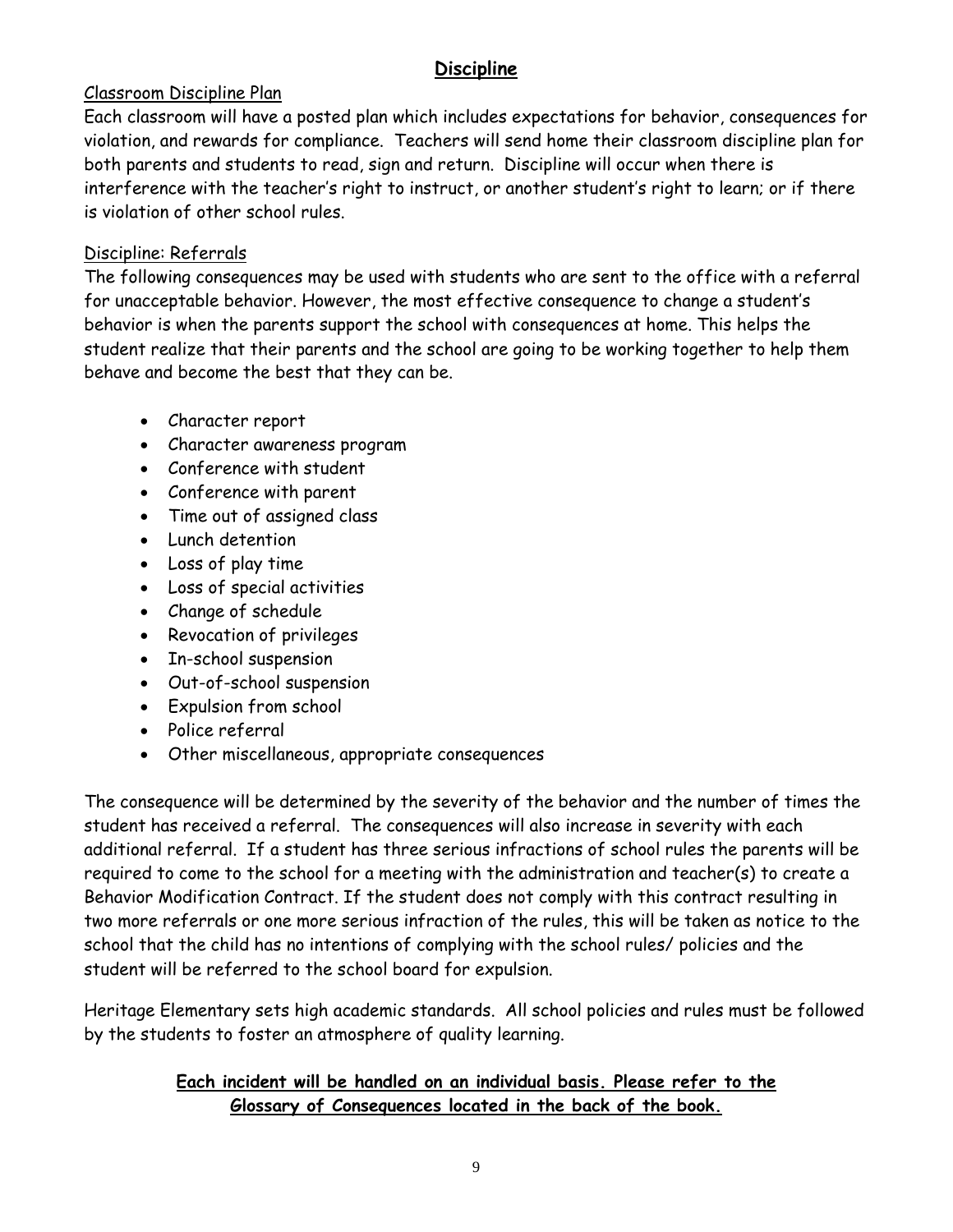#### BEHAVIORS REQUIRING DISCIPLINE

The following behaviors are by no means conclusive, and other misbehaviors may receive consequences even if not included in the list:

- 1. Violation of classroom discipline rules
- 2. Violation of established school rules
- 3. Repeated violation of any of the school rules
- 4. Disorderly conduct
- 5. Repeated violation of dress code
- 6. Inappropriate use of technology resources
- 7. Gambling
- 8. Plagiarism, presenting work or answers from someone else
- 9. Trespassing
- 10. Leaving campus without permission
- 11. Ditching
- 12. Excessive unexcused tardies or absences
- 13. Verbal abuse to staff or other students
- 14. Disrespect to staff or other students.
- 15. Threatening staff or other students
- 16. Bullying or hazing
- 17. Possession of cigarettes or smoking
- 18. Unacceptable sexual conduct
- 19. Serious disruptive behavior
- 20. Noncompliance with bus rules
- 21. Theft or extortion
- 22. Possession of drugs, alcohol, or obscene material
- 23. Under the influence of drugs or alcohol
- 24. Sexual harassment against another student or staff member
- 25. Fighting
- 26. Destroying or defacing property, including graffiti
- 27. Damaging property of others
- 28. Exhibiting gang-related behavior
- 29. Exhibiting gang-related dress
- 30. Gang related violent activity
- 31. Gang-related threatening behavior
- 32. Intentional physical assault
- 33. Possession or representation of a dangerous instrument
- 34. Buying, selling or dealing drugs or alcohol
- 35. Possession of a deadly weapon

#### NOTE: **NO STUDENT has the right to take away the learning environment from other students.**

All students have the right to learn, and teachers have the right to teach. We believe that students must take responsibility for their behavior and be respectful of each other and the staff of the school:

- A student can forfeit his/her right to a free public education. Expulsion is for continued disruptive behavior, or for violent or dangerous behavior. (A.R.S.15-841.B.)
- A teacher may remove a student from the classroom who is disruptive. (A.R.S.15-841.A.2.)
- A school may refuse to admit any pupil who has been expelled from another public school. (A.R.S.15-841.C.)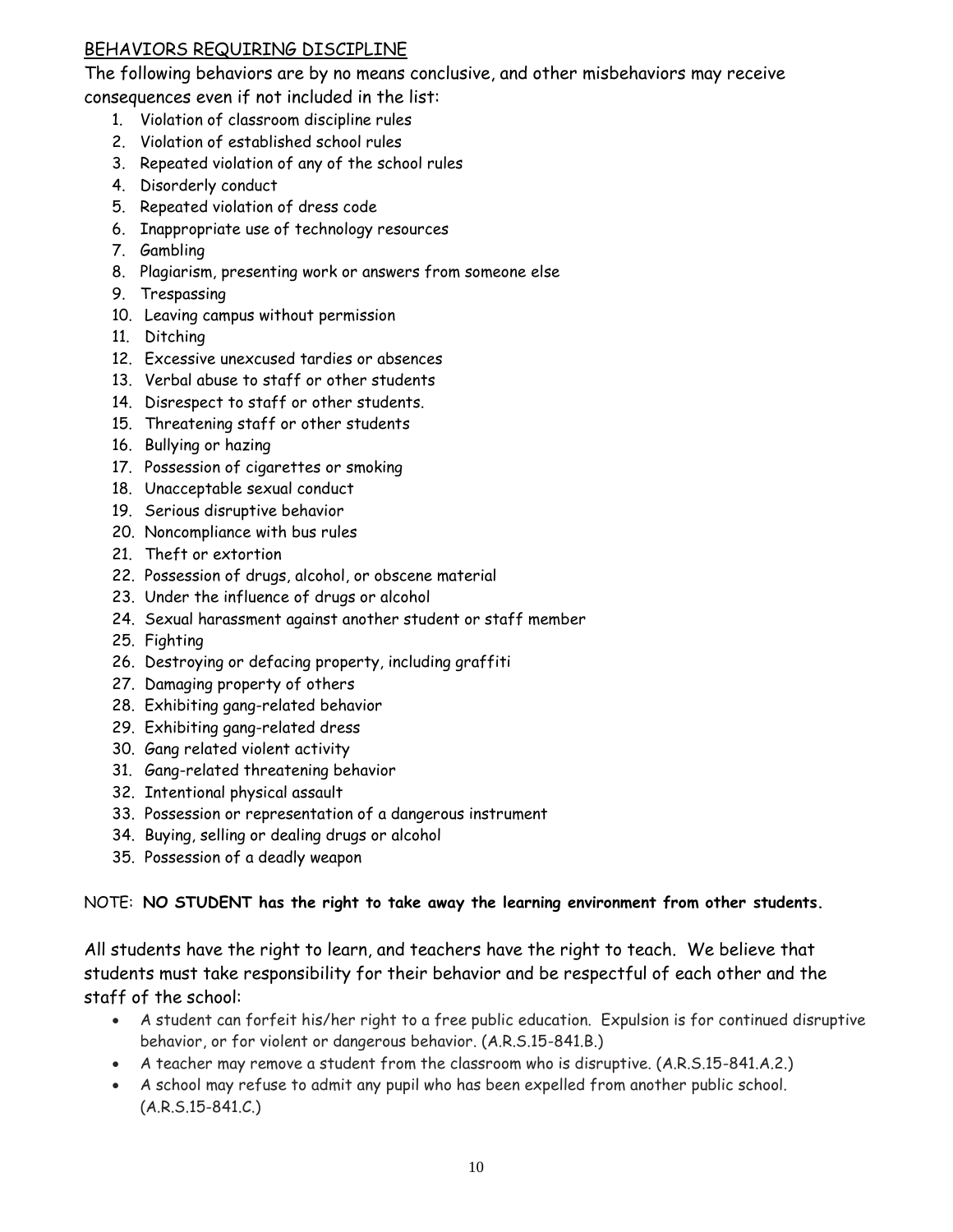## **Dress Code**

<span id="page-12-0"></span>The school uniformed dress code attempts to develop student standards of dress that reduce the appearance of materialism/class status and that encourage a disciplined learning environment. **It is important that students adhere to the standards, parents enforce them at home and faculty enforces them at school.** The dress code applies to all students at all times during the school day, including dress down days, as well as after school, and at school-sponsored events except when an administrator waives it for a specific activity.

- **1 st offense**–School staff will notify parents of concerns. Students will be expected to change into appropriate clothing provided by the parent. Students will be welcomed back to class when they meet guidelines. Entry in the discipline database.
- **2<sup>nd</sup> offense-School staff will notify parents of concerns. Students will be expected to change into** appropriate clothing provided by the parent. Students will be welcomed back to class when they meet guidelines. Entry in the discipline database.
- **3<sup>rd</sup> offense-**Parent will pick up child from school. Entry in discipline database.

**Uniform Colors:** Please be advised that all students are required to wear Heritage polo shirts. They are sold in the office for \$12/each or 4 or more for \$10 each. Uniform shirts purchased elsewhere are prohibited.

## Uniform Bottoms

Slacks, Shorts, Jumpers, Capris, Skirts: Navy Blue or Khaki only No other "bottom" colors permitted.

- Belts are required for grades  $4^{th}$  through  $8^{th}$  and cannot hang down from the student's waist and buckles will not be excessive in size.
- Pants are to be cotton twill (NO DENIM) in a traditional "Dockers" style and be an appropriate size (not excessively baggy or too tight). The following are **not** allowed as uniform bottoms: jeans, tights, painter pants, athletic wear, jeggings and loungewear.
- Jumpers, shorts and skirts are to be no shorter than 4" above mid-knee when sitting in a chair, **even if** leggings are worn underneath. **This rule applies to dress-down days and school sponsored events as well.**
- Red, White or Navy Blue Leggings are permitted under uniform bottoms that meet length requirements

## Uniform Tops

- All uniform shirts are to be buttoned and tucked in at the waist at all times. Tank tops may not be worn on dress-down days or to school sponsored events. (No bare shoulders)
- Undershirts/turtlenecks are to be the same color as the polo and cannot be larger than the polo shirt
- Sweaters, sweatshirts, and jackets are to be solid navy, red, or white; have no writing or emblems and worn **over** a collared uniform shirt. They must also be appropriately sized for the student.
- Only the above outerwear may be worn throughout the school day. Any outerwear that does not meet uniform expectations must be removed once arriving to school and may not be put back on until the dismissal of the school day.
- Winter coats may be any color for outdoor use **only.**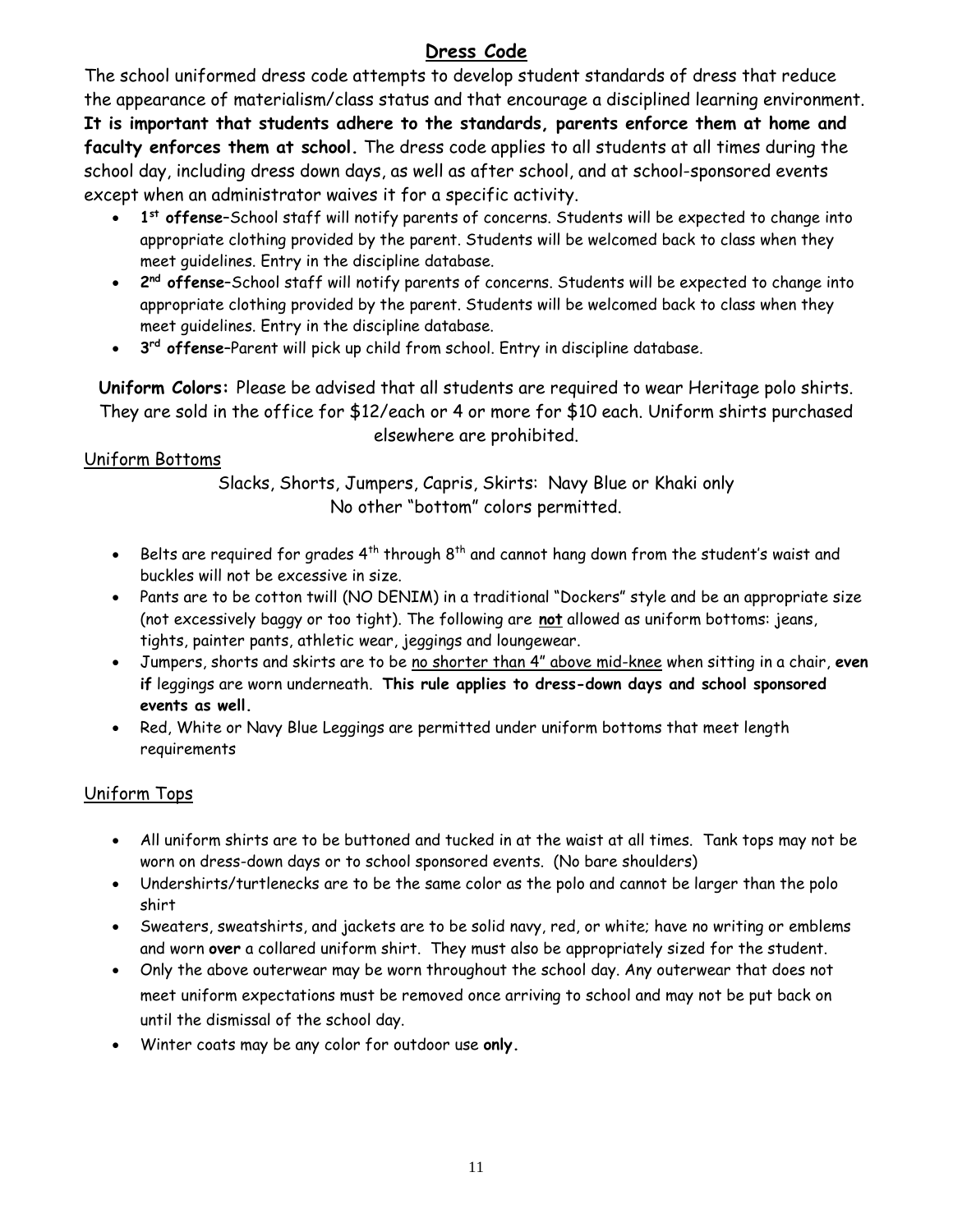#### Footwear

**These rules apply to dress-down days and school sponsored events as well.**

- Shoes are required at all times and must be a matching pair.
- Open-toed & open-backed shoes are not allowed.
- Flip-flops and wheeled sneakers are not allowed to be worn.
- Socks, if visible, need to match and be a solid color.
- Footwear must not interfere with the educational process as determined by administration.

#### Misc.

- Headwear: No hats, bandanas, or scarves allowed. Hoods on sweatshirts must be down at all times.
- Hair color needs to be a natural color and not disruptive to the classroom environment as determined by administration.
- Tattoos and Body Art Writing: Writing will be washed off immediately. If viewed as distractive, students will be asked to remove or cover them.
- Jewelry/Accessories: Will be kept to a minimum. Any type of jewelry or accessory that is deemed distractive or inappropriate will be confiscated.
- Grooming: Students must be present at school in such a way that does not distract or interfere with classroom instruction.

**Parents: Please read these rules carefully and discuss them with your child. You will be called to bring your student an appropriate change of clothing if he/she is out of dress code. Regardless of your child's age or grade, it is your responsibility to make sure that your child wears appropriate uniform clothing to school.**

## **Dress Down Days/Dollar for Duds**

<span id="page-13-0"></span>Every Wednesday the students have the opportunity to participate in dress down days which are called "Dollar For Duds". As a fund raiser, students will be allowed to wear clothes that are not their uniform for the fee of \$1.00. Appropriate guidelines for school attire are listed below.

- Undergarments must not be seen
- No spaghetti straps, halter tops or bare shoulders.
- No miniskirts or shorts shorter than 4" above the knee
- Tops must cover the midriff regardless of sitting, standing or bending.
- No clothing with inappropriate language, gestures or logos.
- Approved bottoms must fit appropriately at the waist not sag, bag or be too tight
- Jeans are only appropriate if no skin shows
- No clothing should interfere with the educational process or present a safety hazard as determined by administration.

## **FERPA-Family Educational Rights and Privacy Acts**

<span id="page-13-1"></span>Parents have the right to inspect and review all educational records, seek to amend educational records, and have some control over the disclosure of information from educational records. As a parent, you have the right to consent to disclosures and to file a complaint with the U.S. Department of Education. Copies of FERPA are available for parents at the front desk.

Both biological parents have equal access rights to their child unless the police or court system has severed their parental rights. The school cannot intervene in parental disputes and will not prevent any biological or legal guardian access to their child unless an order has been received from the courts, CPS, or police department stating otherwise.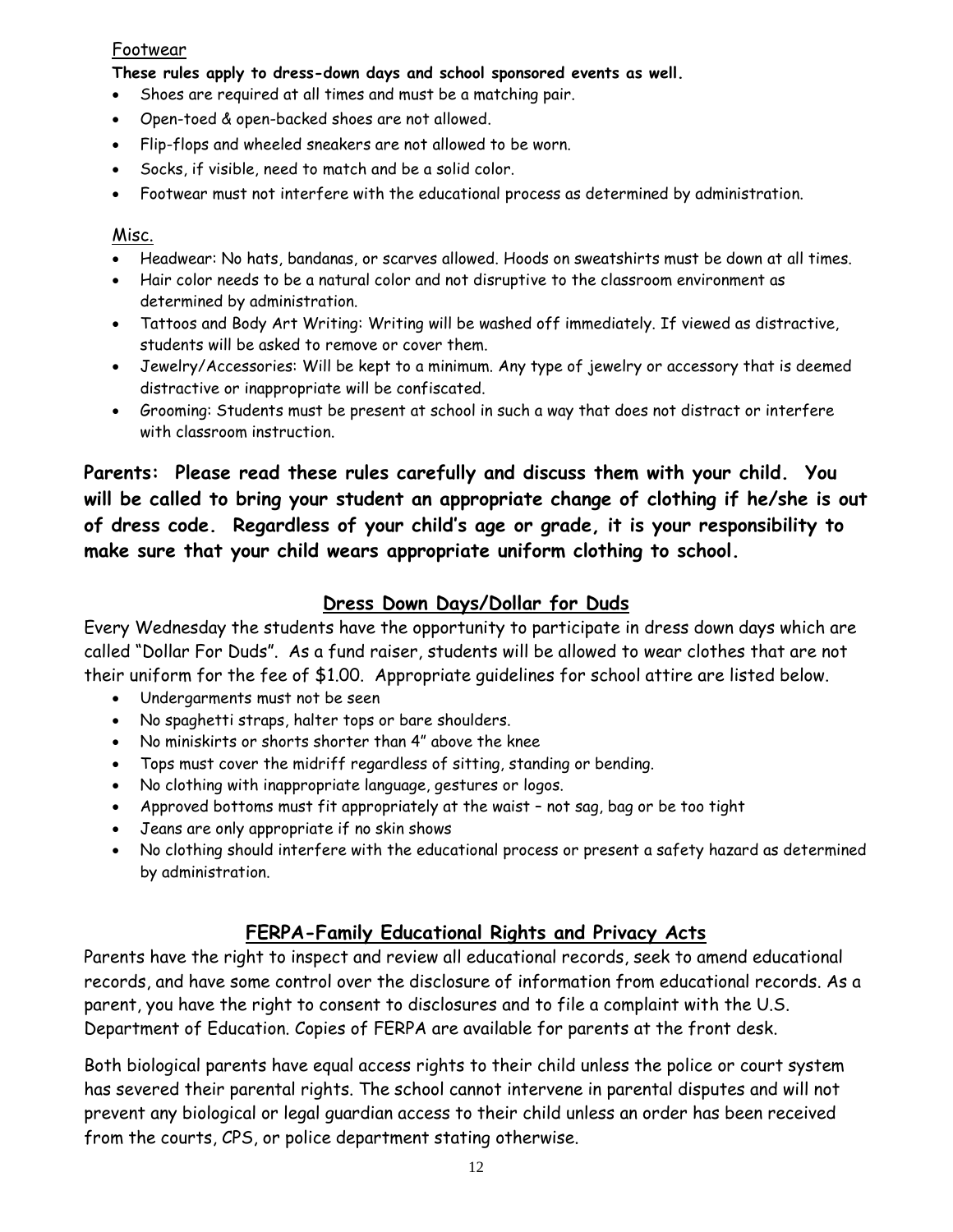Under FERPA, the school also provides Child Find services to our students. Detailed information about Child Find procedures can be found at the front desk.

## **Field Trips**

<span id="page-14-0"></span>Field trips to nearby points of interest are scheduled by various teachers throughout the school year. These trips are designed to supplement different aspects of the curriculum and to introduce students to the resources of the community. Parents will be notified in advance of any planned field trip. Notes will be sent home stating the destination, cost (cash only), time and purpose of the proposed trip. Parents may accompany their child if they are designated as a chaperone after a volunteer application has been processed (see visitors & guest section). Chaperones will not be permitted to bring any children other than the ones scheduled to attend the field trip. This includes children in another grade from the same school, children from another school, infants or toddlers. A written permission slip signed by the parent MUST be obtained before a child is allowed to attend a field trip. Parents may always elect to not have their student participate in a field trip. Students with unacceptable behavior may be denied the privilege of participating in a field trip or a parent may be required to accompany him or her on the trip. Parents will be notified if their child will not participate or if the parent will need to accompany him/her on the trip.

## **Fire Drills & Emergencies**

<span id="page-14-1"></span>Fire drills, lock down drills and bus evacuation drills are held periodically during class time. A fire evacuation plan is posted in each room. Students should study the plan and become familiar with it. It is important for students to follow teacher instructions quickly and quietly whenever such emergency situations exist. When the first alarm sounds, students will immediately leave the room in an orderly fashion as outlined by the teacher. Since safety in an evacuation is of utmost concern, no one will be allowed to run. Students are not permitted to talk during a fire drill and are to remain at least 50 feet away from the buildings. NO ONE IS TO RETURN TO THE BUILDING UNTIL INSTRUCTED TO DO SO BY AN ADMINISTRATOR. Students periodically review exit routes and safety procedures for evacuating the building and the lock down drill procedures.

#### **Food & Nutrition Program**

<span id="page-14-2"></span>Heritage Elementary School is part of the National Free and Reduced Lunch Program. Hot lunches can be purchased, for students who don't qualify for the program, at a cost of \$2.85 per day\*\*. Students that qualify for reduced lunches will be charged 40 cents per day. These prices are subject to change based on current food costs.

You can apply for free or reduced lunch. The applications are in the front office or you may visit HESGLENDALE.HeartlandApps.com. Please prepay for lunch by bringing the money to the cafeteria. All students are offered breakfast free of charge each morning at the beginning of class.

*\*\*Please note: This is the current price at time of print and it is subject to change throughout the year at the school's discretion based on food cost.* 

#### **Forbidden Items**

<span id="page-14-3"></span>The following items have no place at school: knives, weapons or replicas of weapons of any kind, fireworks of any kind, lighters, matches, cigarettes, tobacco products of any kind, drugs, alcohol,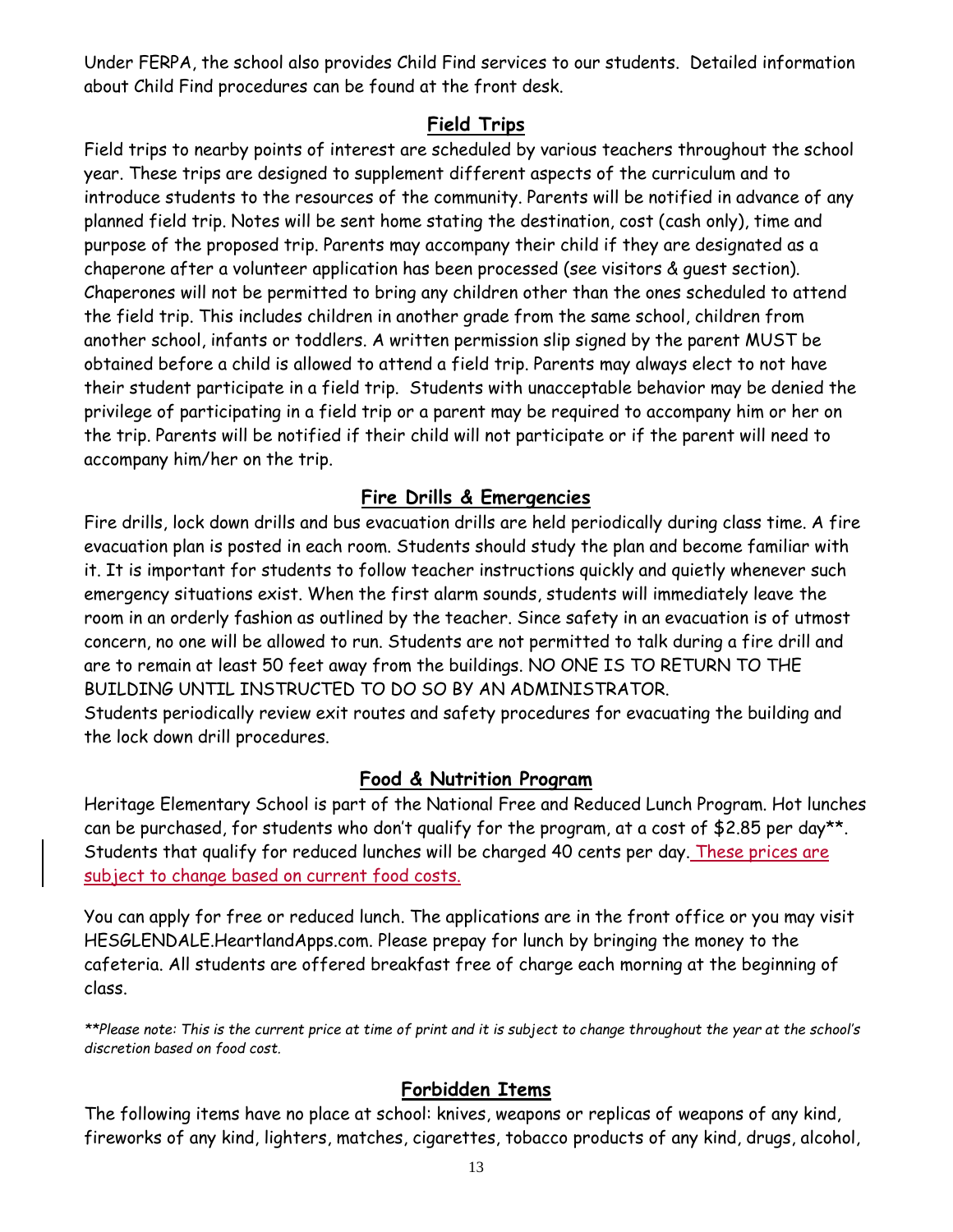pornography, laser pointers or pens, pagers, water guns, baseballs, and hardballs. **All electronic devices of any kind are strictly prohibited, except as approved by administration on a case by case basis.** Electronic devices include, but are not limited to: iPods or other music players, handheld gaming devices, personal computers or tablets, etc. These items and anything else that cause problems of control at school will be taken, and disciplinary action will follow. If one of these items is confiscated, a parent must pick up the item from the office. A second offense will result in the item being kept until the end of the school year.

Disciplinary action will reflect zero tolerance of weapons on or near school property or at school activities, including air guns that shoot pellets, BBs, or other similar material. Accordingly, a student who possesses any type of gun on or near school grounds or at school sponsored activities before, during, or after school hours will be subject to long-term suspension or expulsion. Zero tolerance is defined as follows: Immediate and developmentally appropriate action will be taken as per Heritage Elementary Student Code included in the back of this handbook. Disciplinary action in this area will also reflect zero tolerance for possession or use of any other instrument in a dangerous, intimidating or combative manner.

REGULATION: It is strictly prohibited to possess firearms, any type of explosive devices, knives, or other dangerous instruments on district school grounds, any school-sponsored activity or on the bus. A.R.S. 13-3101 through 13-3110 further prohibits the concealment of weapons and possession of explosive devices and sales thereof.

- 1. Police will be notified and student may be prosecuted.
- 2. Parents will be notified.
- 3. Student will be suspended up to ten days to await a hearing.
- 4. If found guilty, the school shall make a recommendation for either a long-term suspension or expulsion.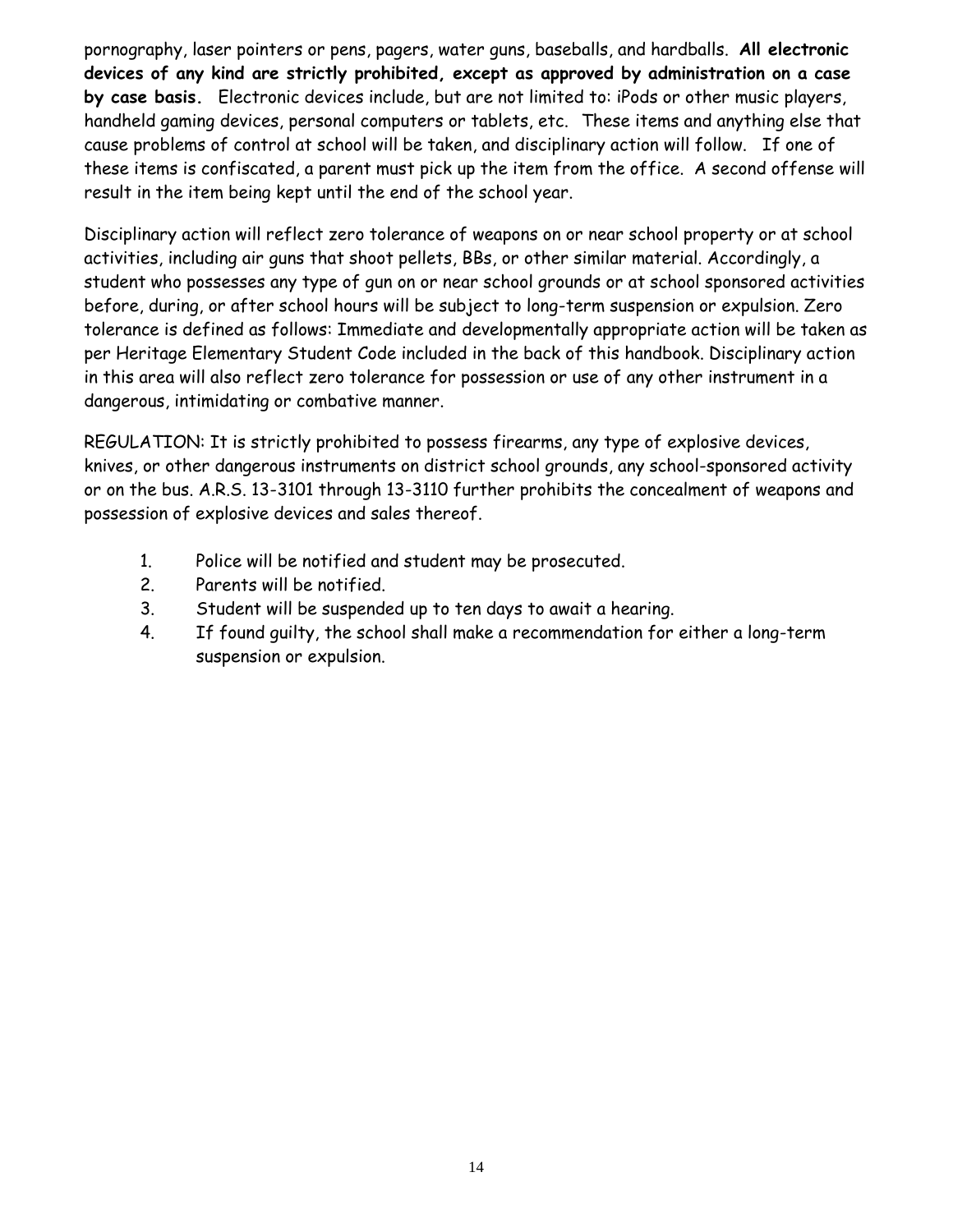## **Gang Related Activity**

<span id="page-16-0"></span>For the purposes of school discipline, a gang shall be defined as a group of three or more persons who (1) have a name, (2) claim a territory, (3) have rivals/enemies, (4) interact together to the exclusion of others, and (5) exhibit anti-social behavior often associated with crime or a threat to the community.

Gang behavior that initiates, advocates, or promotes activities which threaten the safety or wellbeing of persons or property on school grounds, or which disrupts the educational environment, is strictly forbidden. Any student wearing, carrying, or displaying gang clothing, symbols or paraphernalia; exhibiting behavior or gestures which symbolize gang membership; causing and/or participating in activities which intimidate or adversely affect the educational pursuits of another student or the orderly operation of the school shall be subject to disciplinary action. The following will be used to prohibit inappropriate and/or gang-related behavior on campus:

- Graffiti symbolizing gang membership or identification can inflame hostility between gangs and create a potentially violent situation. Students using graffiti may receive a suspension from school. Throwing signs may result in suspension.
- Gang related altercations will be reported to the police immediately. School personnel, if necessary, will do follow-up.
- Weapons will be turned over to the police. Students will be suspended or expelled.
- Fighting will result in automatic suspension with probable expulsion.
- **•** Intimidation will warrant suspension.
- Students who continue to disrupt the educational process or pose a threat to other students due to gang-related behaviors will be recommended for long-term suspension or expulsion.

#### **Grading System**

<span id="page-16-1"></span>Teachers grade largely on class work, homework, and tests. Participation in class discussions, special projects, and effort are also taken into consideration. Report cards are issued four (4) times during the year.

| Subjects are graded as follows: |                          | Letter grades are as follows:         |
|---------------------------------|--------------------------|---------------------------------------|
| $A - 90-100%$ Excellent         |                          | E - Excellent, high performance       |
|                                 | B - 80-89% Above Average | S - Satisfactory, sufficient progress |
| $C - 70 - 79%$                  | Average                  | N - Needs Improvement                 |
| $D - 60 - 69%$                  | Below Average            | U - Unsatisfactory                    |
| $F - 59$ & below                | Failing                  |                                       |

#### **Harassment & Bullying**

<span id="page-16-2"></span>Harassment and bullying of students are prohibited. Harassment and bullying means physical or psychological abuse of another student by means of verbal or physical threats, intimidation, insults or other aggressive behavior and includes abuse based upon race, ethnicity, gender, religion or disability. If a student believes that he or she has been harassed or bullied, the student should report the behavior to a teacher, counselor, school nurse, or school administrator. Students who engage in harassment or bullying will be subject to disciplinary action.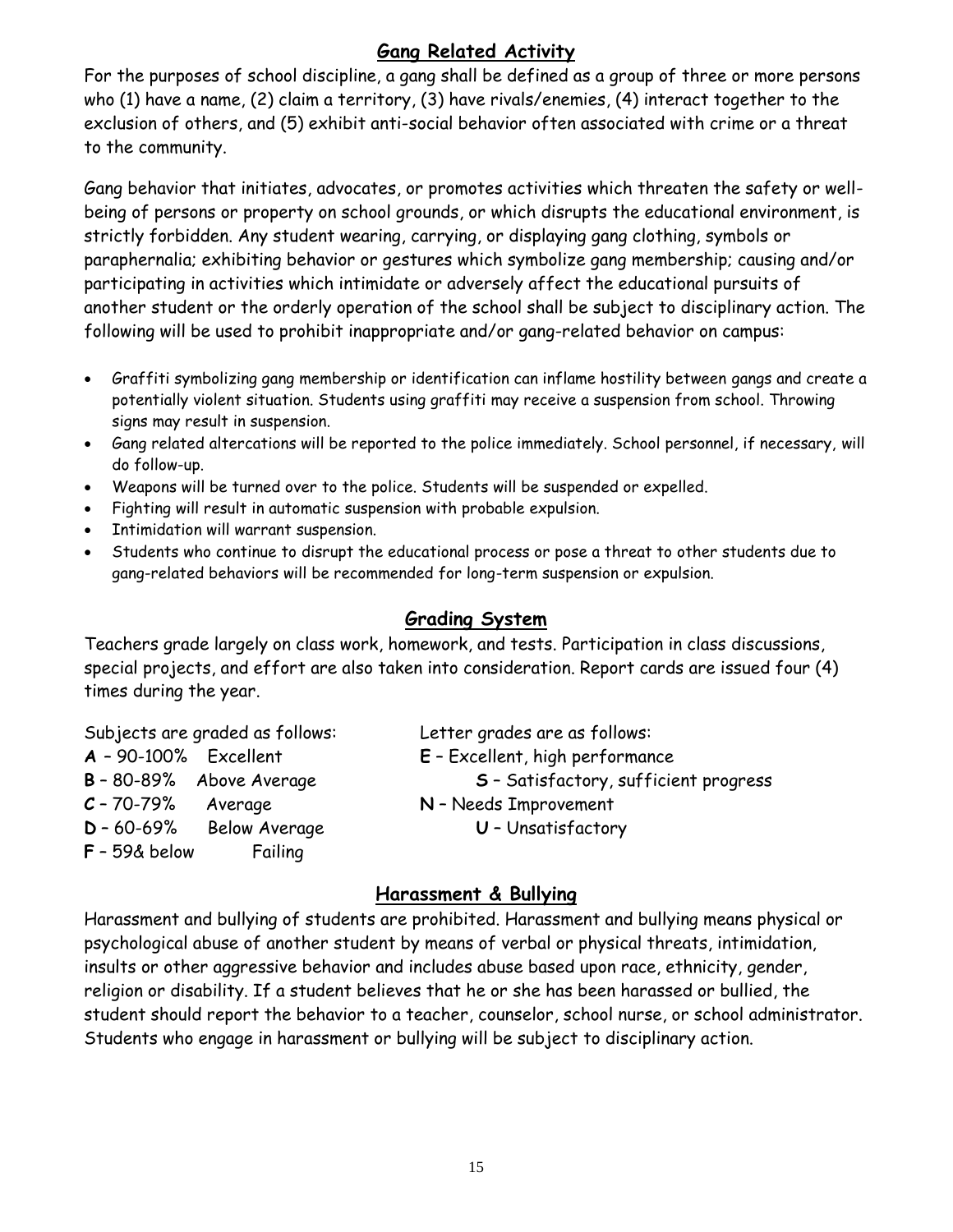## **Health Office**

<span id="page-17-0"></span> A fever of 100.0 degrees or more. **Children with a fever of 100.0 degrees or more must be fever free for 24 hours without the use of fever reducing medications before returning to school.**

#### **Administration of Medication:**

In order for student to receive medication at school the following policy will apply:

- Parent/guardian will supply medication**.**
- A permission form supplied by the health office must be completed by the parent/guardian.

## **Administration of Medication Prescribed By a Physician:**

- The law (A.R.S. 15-344) requires medication must be delivered to the health office in the prescription container as prepared by the pharmacist; the school office may document the number of pills upon receipt.
- The prescription label must bear the student's name, current date, and the name of medication, dosage and the time to be given.
- Please ask your pharmacist to provide you with three containers: one for home, one for school, and one for a single dose on field trips.
- It is recommended that no more than a 30-day supply is maintained at school.

#### **Administration of Non-Prescription Medication:**

- In order for students to receive over the counter medication, a permission slip needs to be signed.
- The law (A.R.S. 15-344) requires medication must be delivered to the nurse in the original container as packaged by the manufacturer and labeled with the student's name.
- Dosage must be in keeping with the manufacturer's recommendations as printed on the label.

#### **Health Screening**

Health screening programs MAY include: Vision, Hearing and or Dental. If any abnormalities are discovered as a result of the screening, parents/legal guardians will be notified and recommendations made for further evaluation.

## **Emergency Information Update**

Each school year, you will be asked to complete an emergency update for each child in your family. You are asked to provide school personnel with current information so that you can be reached in the event of an illness/injury. Please let school personnel know how and where to reach you during school hours.

**Please keep school personnel informed of any changes in this information during the school year.**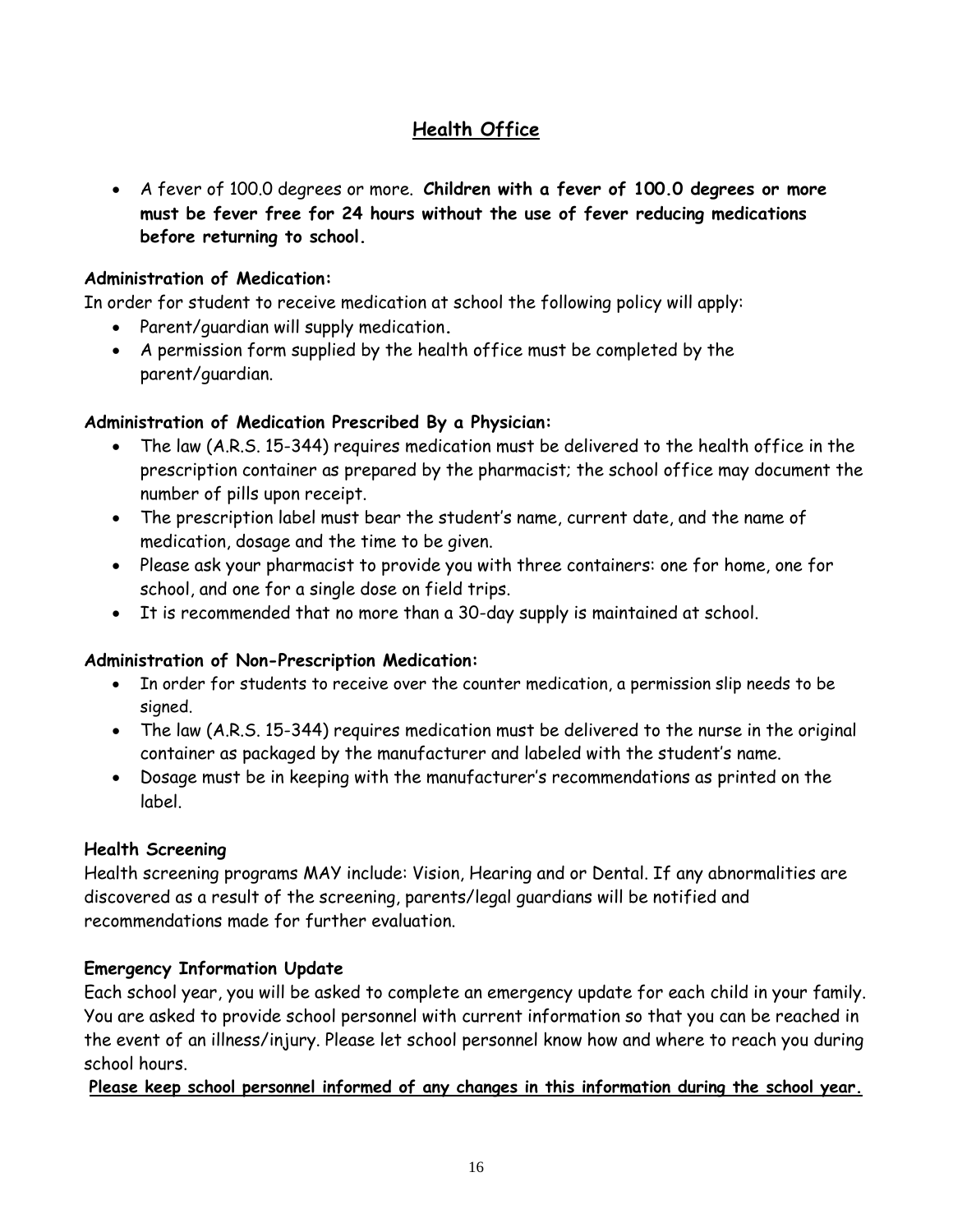#### **Immunizations**

#### **NO CHILD WILL BE ADMITTED WITHOUT PROPER PROOF OF IMMUNIZATIONS**

Documentary proof of immunizations must be presented to school personnel at the time of enrollment. Immunizations must be current for the age of the child. Please keep the office informed of any new immunizations your children receive so the health records will be current.

Children who are not adequately vaccinated against preventable diseases will be excluded from school in the event of a disease outbreak. The following is the immunization requirement for school enrollment (Maricopa County Department of Health):

Arizona State Law requires that a child, upon entering school, must have a record of immunizations against preventable childhood diseases. These are diphtheria, tetanus, whooping cough (DPT); Polio (OPV or IPV); measles, mumps, rubella (MMR) and Hepatitis B. The requirements for immunizations can change from year to year; the health office will notify you of any changes.

A waiver or deferral, in part or in full, will be granted in medical or religious cases, or for personal beliefs.

In all cases, parents must provide either a record of immunizations or request a waiver of immunizations.

#### **Early Dismissal of Students Due To Illness or Injury**

When illness or injury occurs at school and remaining at school is not in the student's best interest, parents/legal guardians or their designee will be contacted. If you want the school to contact you in the event of all injuries, please notify the school in writing at the beginning of the school year. Parents will be called in the event of any serious accident or illness. For their safety, students are not allowed to walk home during the school day. A parent or designee must sign them out of school.

#### **Random Lice Checks and Lice Checks Policy**

In order to keep all students' health as a priority, random lice checks will be conducted in any classroom where someone is reported to have lice. Lick checks will also be conducted on any sibling whose family member has been reported to have lice. If this student is found to have lice, a check will be conducted on their whole class.

Once a student is sent home because they have been found to have lice, they MUST get a health clearance directly from the Heritage Health Office before they can return back to school. The student must be brought in by a parent/guardian before the school day starts and checked for five (5) consecutive school days.

#### **Homework**

<span id="page-18-0"></span>Homework is a natural extension of the school day. It is intended to provide independent practice and build study skills. Homework can also strengthen basic skills and reinforce study habits as well as allow parents to see the quality of work their child is handing in. Any unfinished class work is considered homework. If a student misses an assignment due to illness or other family problems, he/she is responsible to get the assignments from the teacher, or from another student to get the work they missed. Parents can help their children by arranging a quiet, comfortable place at home for the students to work and by checking to see that assignments are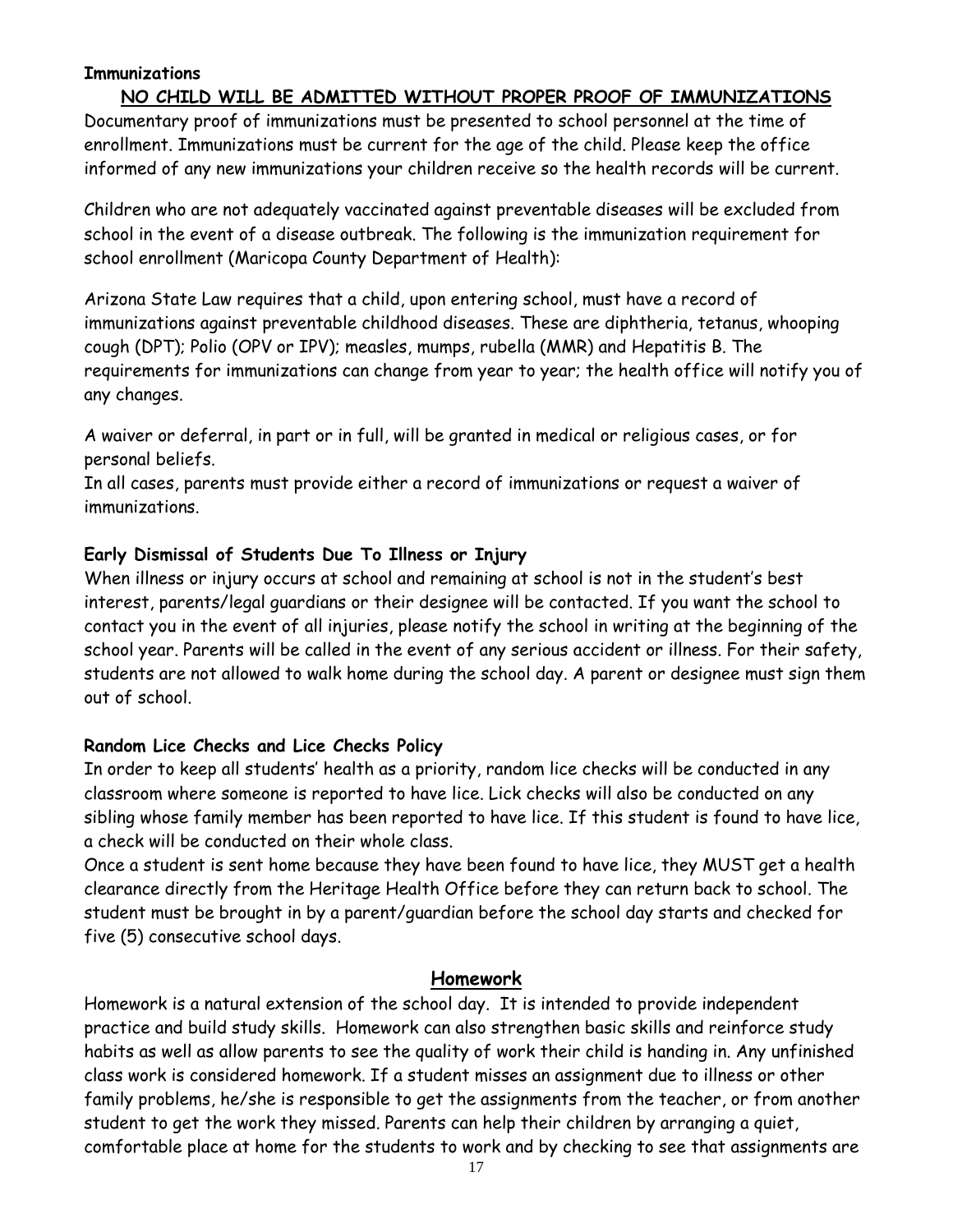completed. Teachers will assign homework almost every day. Please check with your child's teacher about his/her homework policy. Parents are encouraged to provide time and a quiet study area for their children to complete homework activities.

## **Letters & Notices**

<span id="page-19-0"></span>Students have the responsibility of taking home all notices that are given to them. Many notices are very important, informing parents of things going on at the school that they need to know. Students, please make sure that you give all papers to your parents, including early dismissal notes and parent/teacher conference notices. The school website, *hesarizona.org*, is also a tool for parents to use to stay current with events, newsletters, and teacher blogs.

#### **Lockers**

<span id="page-19-1"></span>A locker may be provided for students in grades 6 through 8, depending on availability. If a student wishes to use a locker, a \$3.00, nonrefundable fee will be charged for locker maintenance and operation. The lockers will be required to be kept in original condition (no stickers, markers or paint, etc.), and kept clean and odor free (no open food items to draw ants, or dirty socks or clothing etc.). Students are responsible for providing their own locks for their locker. The lock must be a combination style lock, and the office must be given the combination for the student's lock to remain on file.

If for any reason the lock is changed without authorization from the office, the lock will be removed and the student will forfeit the privilege of using a lock and locker. Occasional locker inspections may be conducted by the administration and/or staff. The school follows all relevant state law in regards to school safety and welfare, and locks may be cut under certain exigent circumstances in order for the school to maintain a safe environment.

## **Parent/Teacher Conferences**

<span id="page-19-2"></span>During the school year, specific dates have been set aside for parents to schedule official conferences regarding their child's progress. Teachers will be happy to discuss your child's progress whenever you feel it is necessary. Please contact your child's teacher or the school office in order to set up an appointment. Please do not set appointments during instructional time or drop in to talk with the teacher during the school day. Formal conferences between parents and teacher are scheduled during the first and third grading periods of the school year. Parent/Teacher conferences provide an opportunity to review children's progress in all areas of the school experience.

## **Parents Right to Know**

<span id="page-19-3"></span>Parents may request information on the professional qualifications of the student's teacher. The type of information available upon request is if: the teacher meets State Qualifications/licensure requirements; the teacher is teaching under an Emergency Teaching Certificate; the teacher haws a baccalaureate degree; the student receives services from a paraprofessional; and, the qualifications of the paraprofessional.

#### **Peanut-Free Campus**

<span id="page-19-4"></span>In an effort to minimize the risk of some of our students who have severe nut allergies, there can be **no peanut products of any kind on campus**.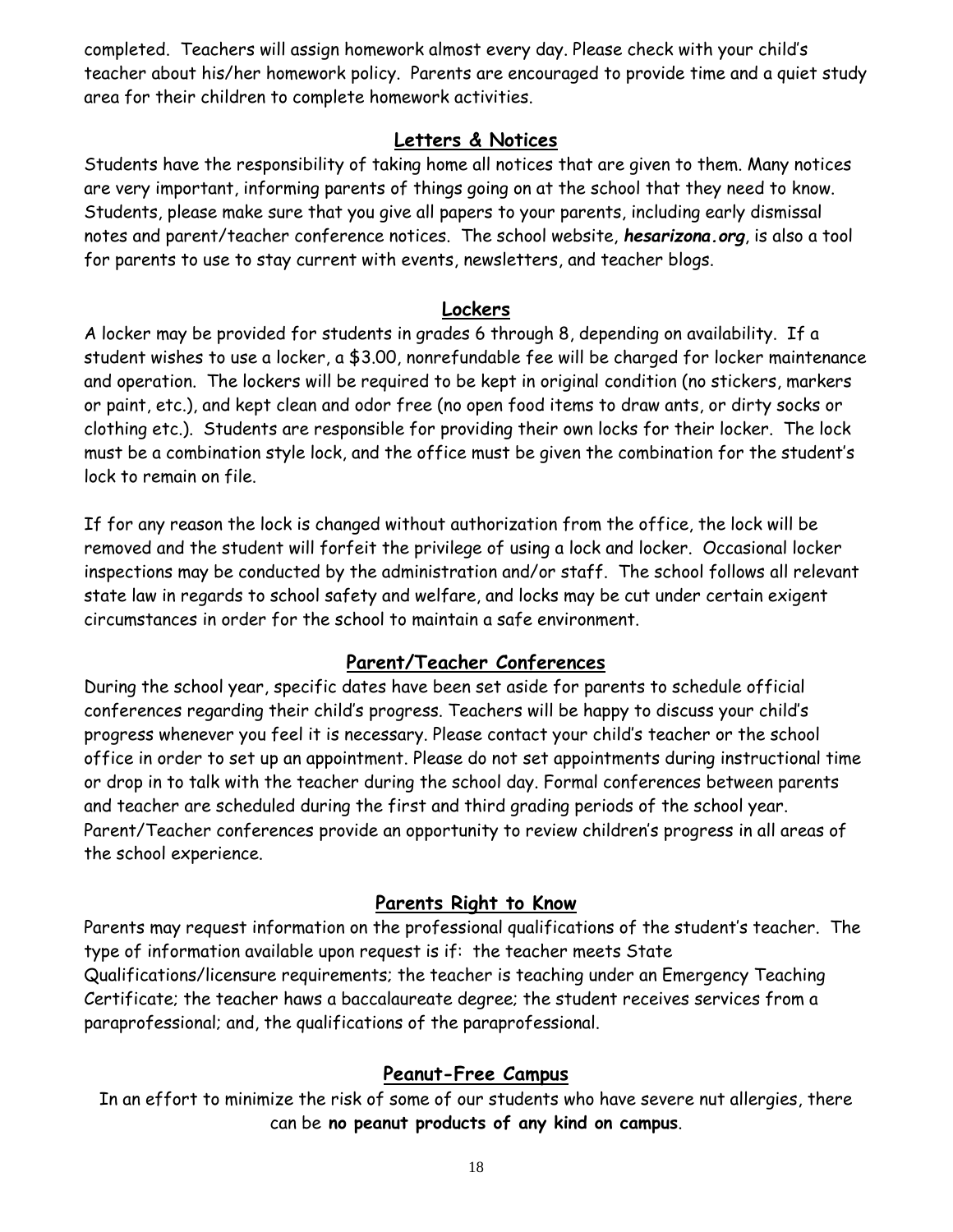## **P.I.T. (Parent Involvement Team)**

<span id="page-20-0"></span>All parents are urged to become members of the school P.I.T. and to actively participate. Each year the P.I.T. sponsors fund-raising activities and with your help, these projects can be very successful. The monies raised help to fund many important activities at the school. We will notify parents in advance of meeting dates and times.

## **Police Visits**

<span id="page-20-1"></span>Police may ask to interview a student at school. If the purpose of the interview is to investigate child abuse or neglect, the school cannot notify the parent without police authorization. In all other cases, the school will make reasonable efforts to notify the parent. After reasonable efforts to notify the parent, the school will allow the interview unless the student does not wish to be interviewed or wishes to first speak with the parent. If police wish to take a student into custody, the school must comply with the request. The school will notify the parent unless the police have directed the school to refer the parent to the police.

#### **Promotion & Retention**

<span id="page-20-2"></span>The purposes of these procedures are to identify students who are not achieving satisfactory progress in one or more of the basic subject areas and to provide intervention as early as possible. To accomplish this, the parent, teacher, administrator, and student should work together to develop and implement a plan designed around the specific needs of the student, with the goal of decreasing the likelihood of retention. The student's progress should be closely monitored until such time as the student is achieving satisfactory grades. If, however, it is deemed in the child's best interest to be retained because he/she is not prepared to go on to the next grade or the child needs more time to acquire the skills at the present grade, the child will be retained. The final decision regarding promotion and retention rests with the school.

The newly revised law states that a student shall not be promoted from the third grade if the student obtains a score on the AIMS reading test (or a successor test) that demonstrates he or she is **reading far below the third grade level.**

Beginning in 2013-2014 school year, there are two exemptions from ARS §15-701. In accordance with the new law, a school district or governing board or the governing body of a charter school may be allowed to promote a pupil who earns an AIMS score that falls far below the third grade level for any of the following reasons:

- English Language Learners or Limited English Proficient that have received less than two years of English instruction; and
- Students with disabilities provided that the pupil's individualized education program (IEP) team and the pupil's parent or guardian agree that promotion is appropriate based on the pupil's IEP.

The revised statute (A.R.S.§ 15-701) is at the following website:<http://www.azleg.gov/ars/15/00701.htm>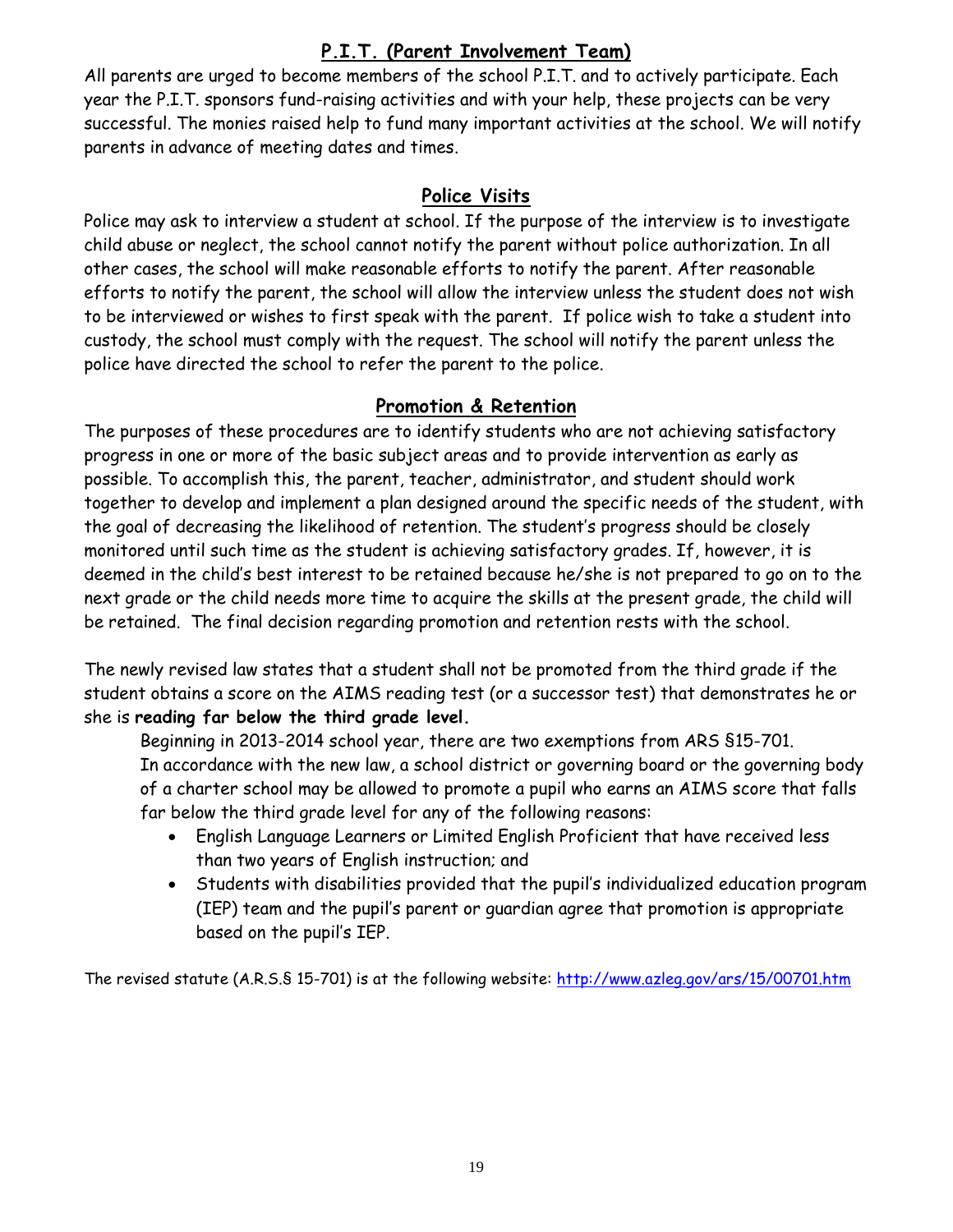## **School Rules**

<span id="page-21-0"></span>Students are expected to know the following rules. The teacher will go over the rules at school. Read them over several times so you will remember them:

- 1. Threats to staff or students are not tolerated
- 2. Bullying, name-calling, and fighting are not permitted and will not be tolerated
- 3. Follow directions given by any staff member and obey school rules
- 4. Respect the rights and property of others
- 5. Respect school property and avoid littering
- 6. At all times, use appropriate language and level of voice
- 7. Chewing gum is not allowed on campus
- 8. Firearms, knives, and weapons or replicas of these items are forbidden
- 9. Drugs, alcohol, and tobacco products are not permitted on campus or within 300 feet of school property or at school events
- 10. Use equipment properly and safely
- 11. Laser pointers are not allowed on the school campus
- 12. Stay in designated areas.
- 13. Students must always have a pass issued by a teacher if they are not in a designated area.
- 14. Stop playing when the bell rings or whistle is blown and go directly to class
- 15. Throwing objects is not permitted
- 16. Walk (don't run) on sidewalks and in the building
- 17. Food is allowed only in the cafeteria or snack areas
- 18. Students not under direct supervision of a teacher must have an appropriate pass
- 19. When going to the bus, walk with your teacher and stay in designated area until the bus arrives
- 20. Bike riders, when you are on school property, always walk your bike
- 21. No skateboards, scooters, Go-peds, Heely's or roller blades allowed on campus during the school day or at extracurricular activities
- 22. Personal fund raising activities are not allowed on campus
- 22. No game-boys, CD players, iPods, radios, music CD's, or any other electronic device is allowed on campus. **Any items seen by a staff member will be confiscated and will need to be picked up by a parent.**
- \*\*\*\*If a student does bring any of the above items he/she and the parents must understand that **Heritage Elementary will not accept responsibility for any loss, theft or damage**.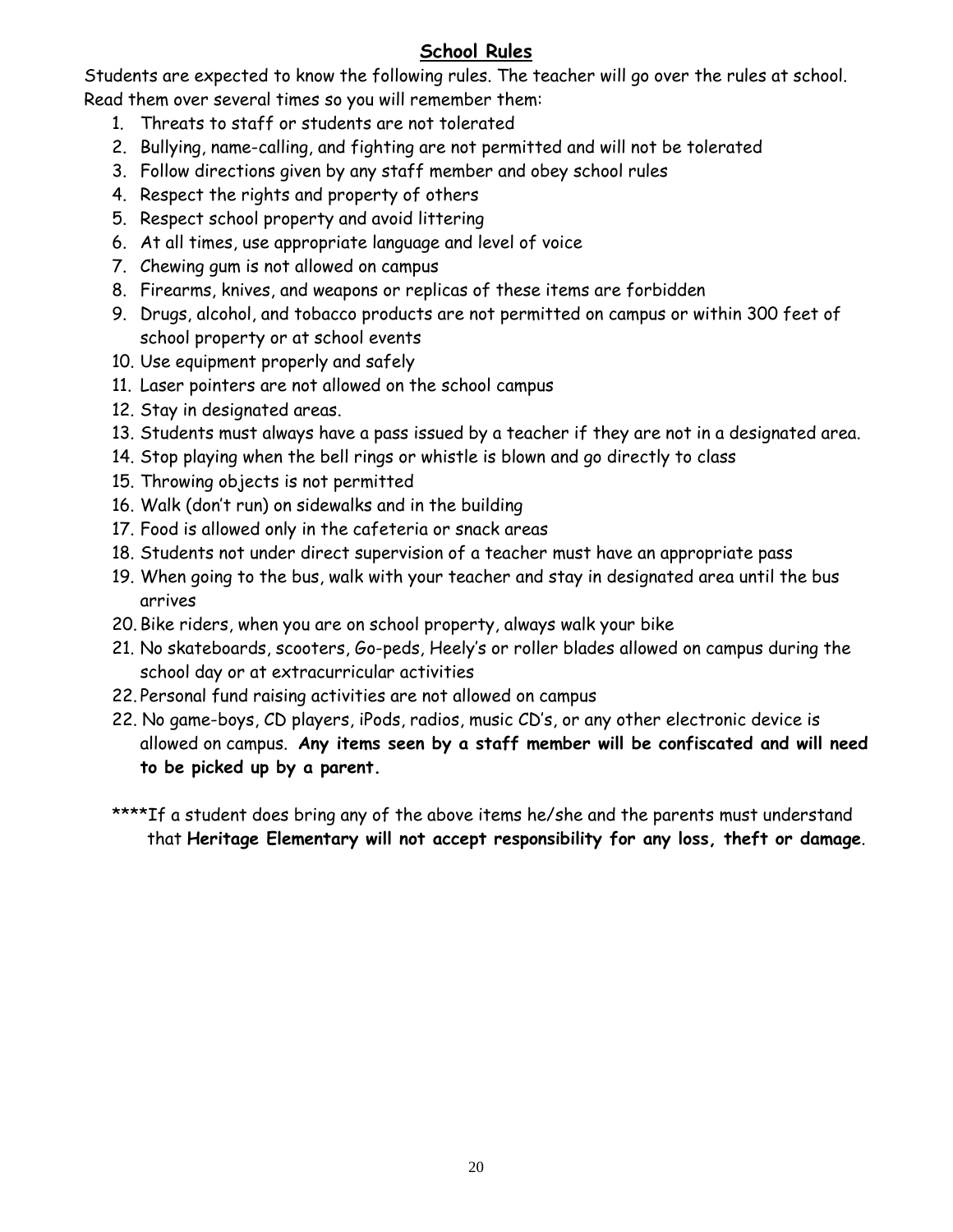## Sign Out

<span id="page-22-0"></span>For the safety and protection of the child, we only permit students to leave campus if the parents/guardians provide written authorization. If it is necessary for a student to be dismissed from school before the end of the school day, **the parent/guardian must come to the office and sign the child out**. We will then call the student from class for you. No child will be released to parent, guardian, or any other person not listed on the Emergency Contact list.

Note: Parents, please notify the teacher via Class Dojo **before** 2:00 if there is a change in bus or other transportation for your student. If you notify the school later than 2:00, we cannot ensure that your student and other affected parties are fully informed.

Likewise, if you try to sign out your child less than 15 minutes prior to scheduled dismissal, we cannot guarantee that your child will be able to have had the office inform the teacher, the student collect and pack up homework, and the student safely escorted to the office.

*To prevent last minute hassles, please send a note about the absence with your child to inform the teacher and the attendance clerk at the beginning of the day.*

#### **Search & Seizure**

<span id="page-22-1"></span>Order, safety and security are essential to a productive learning environment. When the learning environment is threatened by the presence of contraband, school officials have a responsibility and authority to search for and obtain the contraband from students or non-students if there is reasonable suspicion that the student possesses such contraband. These searches can include desks, lockers, personal belongings and the student's backpacks. Student desks, lockers, school textbooks and library books are the property of the school and remain, at all times, under the control of the school. However, students are expected to assume full responsibility for the security and safekeeping of the desks, lockers, books and equipment assigned to them. Inspections of desks, backpacks and lockers may be conducted by school authorities at any time without a search warrant or student consent.

#### **Statement of Non-Discrimination**

<span id="page-22-2"></span>Heritage Elementary School is committed to a policy of nondiscrimination in relation to race, color, religion, gender, age, national origin, or disability. This policy encompasses all matters concerning staff, students, the public, instructional programs, and services. Heritage Elementary School will comply with all applicable federal, state, and local laws relating to educational programs and personnel management. (ARS 15-184)

#### **Substitute Teachers**

<span id="page-22-3"></span>Every student will periodically be taught by a substitute teacher when it becomes necessary for the regular teacher to be absent. Students are expected to be extra courteous to substitute teachers. Students are to be helpful, polite and friendly.

## **Telephones**

<span id="page-22-4"></span>If parents would like to talk with their child's teacher, they should call either before classes begin or after the students are dismissed. Parents may call during class hours and leave a message with the office for the teacher. The teacher will return the call as soon as possible.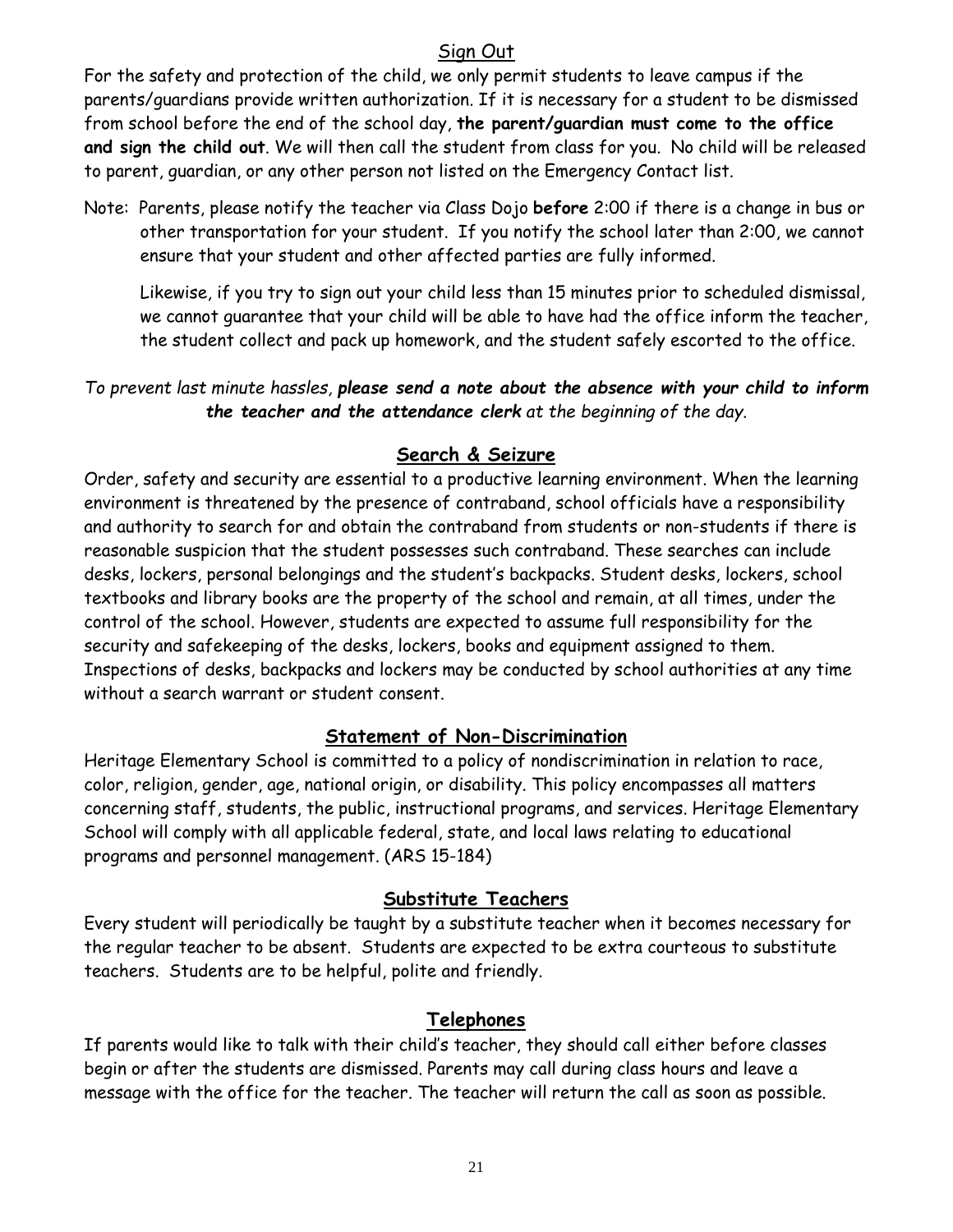**OFFICE TELEPHONE**- *The office telephone is a business phone and is not to be used by students, except in an emergency*. They will also be required to have permission pass from their teacher or the office to use the phone and will be questioned on the reason for the call prior to using the office phones. Students are not allowed to use the phone to make personal arrangements (such as requesting permission from parents to go to another student's home after school). The office staff has the right to monitor a student's phone call to ensure they are being honest about the emergency need to use the phone.

**CLASSROOM TELEPHONE-**The phone in the classroom is for the teacher use only. Students are not to use them under any circumstances without the permission from the teacher.

## **Tobacco, Alcohol & Drugs**

<span id="page-23-0"></span>The possession or use of tobacco, alcohol, or non-prescription drugs is not permitted at any time in the school buildings or within the area surrounding the school. This rule applies to all school sponsored activities, regular school days, before and after school. This rule would include coming to school under the influence and affects of alcohol or non-prescription drugs. Violations of this rule will result in suspension or expulsion from school and/or a police investigation.

## **Vandalism**

<span id="page-23-1"></span>Students who deliberately and wrongfully damage or deface school property will be required to pay for the damage and are subject to disciplinary action, which could include a police referral. Parents or guardians of these students will bear the ultimate responsibility for these payments.

## **Visitors & Guests**

<span id="page-23-2"></span>Any parent or guardian that would like to volunteer in the classroom or on a field trip must fill out a volunteer application prior to volunteering. Parents who want to volunteer for field trips may be requested to complete the application which includes information for the Arizona fingerprint and background check. Please allow twenty-four hours for the application to be initially processed. The Arizona background check and fingerprinting process can take several weeks. Once the application has been processed visitors are welcome at our school and are required to register in the office. All visitors must wear a visitor's badge while on our campus. We all have to be extremely careful to make sure that no unauthorized persons are entering the school grounds. Younger relatives are not allowed on campus without their parents. Younger children may not accompany a parent when volunteering or participating in the classroom activities.

#### **Weapons**

<span id="page-23-3"></span>Knives, projectile weapons, guns or any other object which could cause harm to someone, are not to be brought to school. If brought, they will be confiscated and returned only to a parent/guardian or to the police. Students violating this policy will be subject to severe disciplinary action. None of the above items are to be brought to the building or to be in the possession of a person at school. Violations of this rule will result in suspension and/or expulsion from school and a police referral.

#### **Withdrawals**

<span id="page-23-4"></span>Please notify the office 24 hours in advance, either in person or by signed note or phone call, if you plan to withdraw your child from school. If you wish to withdraw from the school, all unpaid lunch fees must be paid in full; as well as transportation fees, if applicable. All textbooks and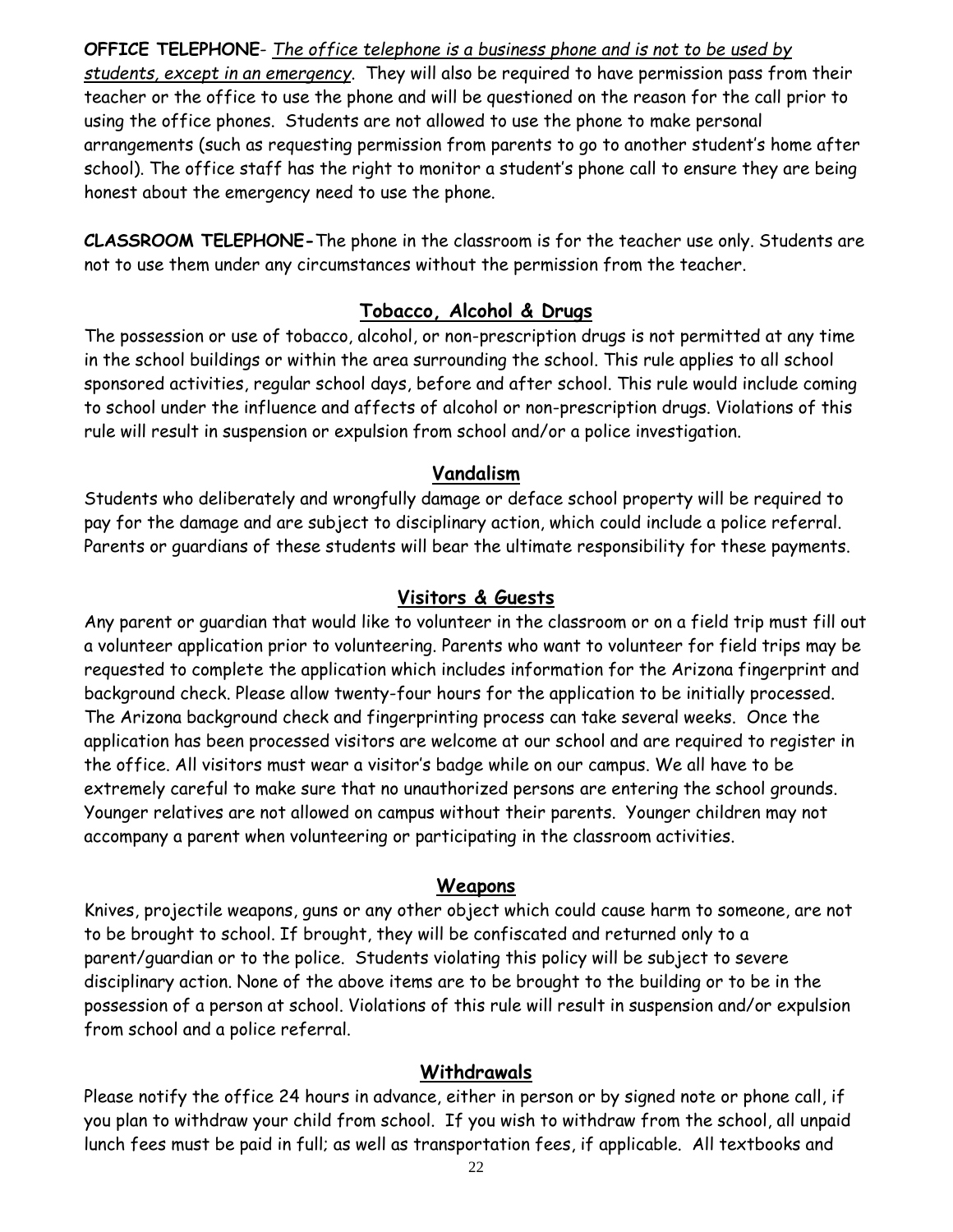library books are to be returned, or paid for, in order to receive withdrawal papers and report cards. In an effort to make sure that we have done everything possible to make your child's experience positive here at Heritage, we would request that the parents take a moment to fill out an exit survey.

## **GLOSSARY OF CONSEQUENCES**

<span id="page-24-0"></span>Because some consequences apply to certain problems and not to others, it is not possible to list disciplinary options in a strict order of progression from less to more serious. This glossary is generally organized to present consequences of misconduct in order of increasing severity. Every situation is handled on a case-by-case basis.

- **Character Report, or Character Awareness Activity** In accordance with the Character Counts program and to promote character development in the disciplinary system, a teacher or administrator may issue a written character report, or a character awareness activity. The reports or activities will be commensurate with the severity of the action, and will be directly related to one of the six pillars of character.
- **Conference-** A teacher or administrator will talk with the student about expected behavior and the consequences of misconduct.
- **Parent Involvement** -A teacher or administrator will discuss student behavior with parent/guardian, seeking cooperation in creating a positive behavioral change.
- **Detention/Work Detail-** Detention is mandatory time spend in an assigned location, performing supervised work for the school. Rules for detention vary by assignment, but always require full cooperation with the supervisor. Detention or work detail may be assigned before school, during lunch period, after school, or on a Saturday. Parent/guardian will be notified prior to assignment of after school detention.
- **Restitution-** When personal or school property has been damaged, stolen, lost, or destroyed, the student may be held responsible for replacing or paying the cost of the item. Restitution may be required in addition to other behavioral consequences.
- **Loss of Privileges-** Any privilege that is abused may be revoked, pending behavior change or fulfillment of reasonable requirements. Privileges may be restored to students partially or fully and may depend upon development of a behavioral contract. Loss of privileges may include the student's right to be enrolled in class, or participation in extracurricular activity.
- **Behavioral Contract-** A teacher or administrator may outline in writing the terms upon which certain student privileges will be granted or continued and specific consequences if terms are broken. Signatures of both student and school official are required; in some instances, parents or guardian will also be expected to sign, indicating agreement to the terms of the contract.
- **On-Campus Suspension (Short-Term)** With notification to the student and parent/guardian, a school administrator may remove a student from all classes for a period of one to ten days. During this time, the student's access to school services, facilities and personnel will be limited to the on-campus suspension area. The student is not permitted to participate in or attend any school-sponsored events during the period of suspension.
- **Off-Campus Suspension (Short-Term)** With notification to the student and parent/guardian, a school administrator may remove a student from school and bar the student from all school activities for a period of one to ten days.
- **Off-Campus Suspension (Long-Term**) Acting upon the recommendation of the administration, the Board may deny all school privileges to a student for a period of eleven days to one calendar year.
- **Expulsion-** Acting upon the recommendation of the administration, the Governing Board may permanently deny all school privileges to a student.

#### **Safe Campus Policy (Parental Conduct)**

<span id="page-24-1"></span>All students, parents, faculty, and staff have the right to a safe campus where students are free to engage in their constitutional right to learn, and teachers are free to engage in their right to instruct. No person may interfere with or disrupt the school or its operations in any form, as determined by the governing board or school administration. Disruption or interference includes but is not strictly limited to: intimidating,